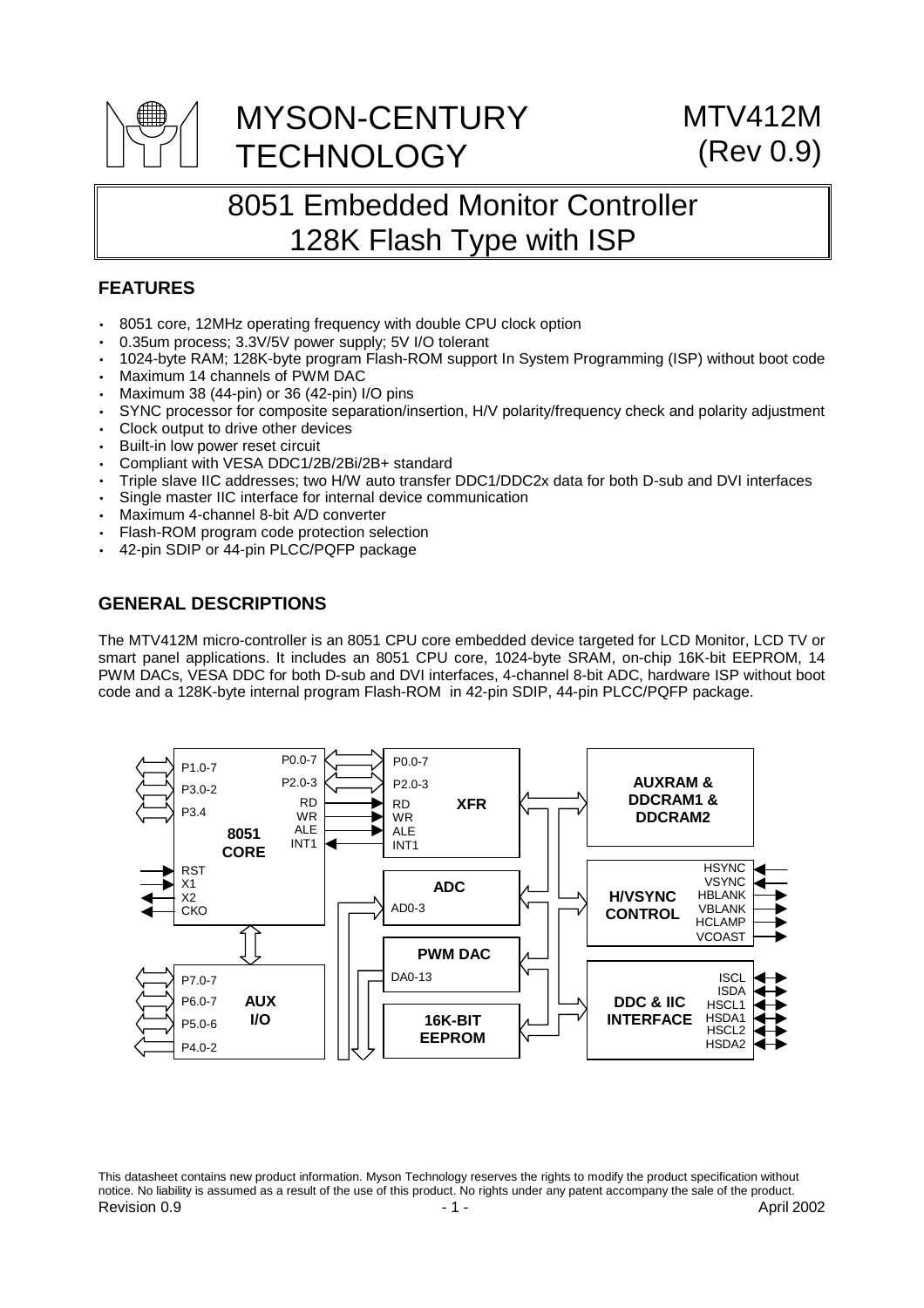

# **PIN CONNECTION**

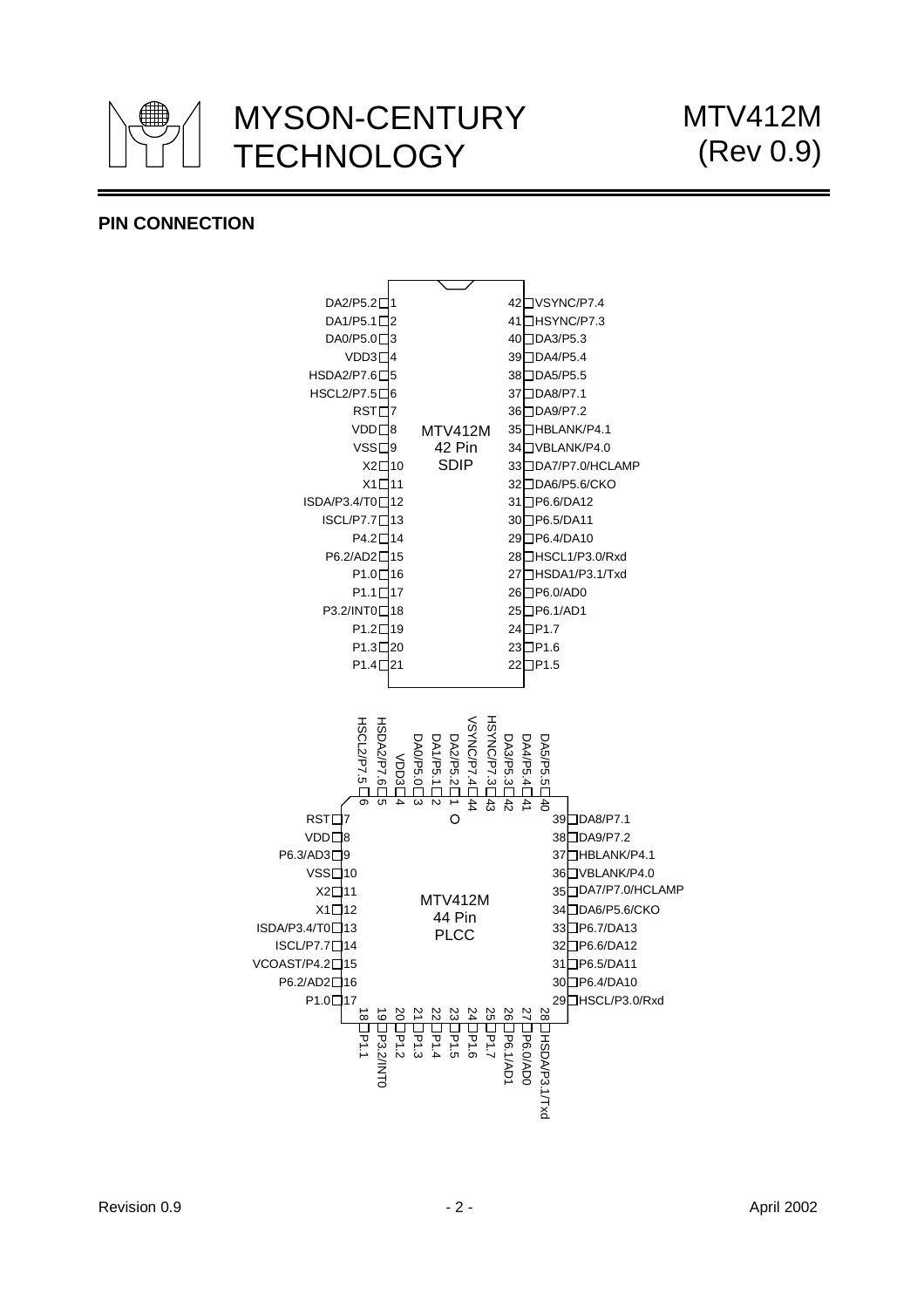

# **PIN CONFIGURATION**

A "CMOS output pin" means it can sink and drive at least 4mA current. It is not recommended to use such pin as input function.

A "open drain pin" means it can sink at least 4mA current but only drive 10~20uA to VDD. It can be used as input or output function and needs an external pull up resistor.

A "8051 standard pin" is a pseudo open drain pin. It can sink at least 4mA current when output is at low level, and drives at least 4mA current for 160nS when output transits from low to high, then keeps driving at 100uA to maintain the pin at high level. It can be used as input or output function. It needs an external pull up resistor when driving heavy load device.



## **POWER CONFIGURATION**

The MTV412M can work on 5V or 3.3V power supply system.

In 5V power system, the VDD pin is connected to 5V power and the VDD3 needs an external capacitor, all output pins can swing from 0~5V, input pins can accept 0~5V input range. And ADC conversion range is 5V. However, X1 and X2 pins must be kept below 3.3V.

In 3.3V power system, the VDD and VDD3 are connected to 3.3V power, all output pins swing from 0~3.3V, HSYNC, VSYNC and open drain pin can accept 0~5V input range, other pins must be kept below 3.3V. And the ADC conversion range is 3.3V.

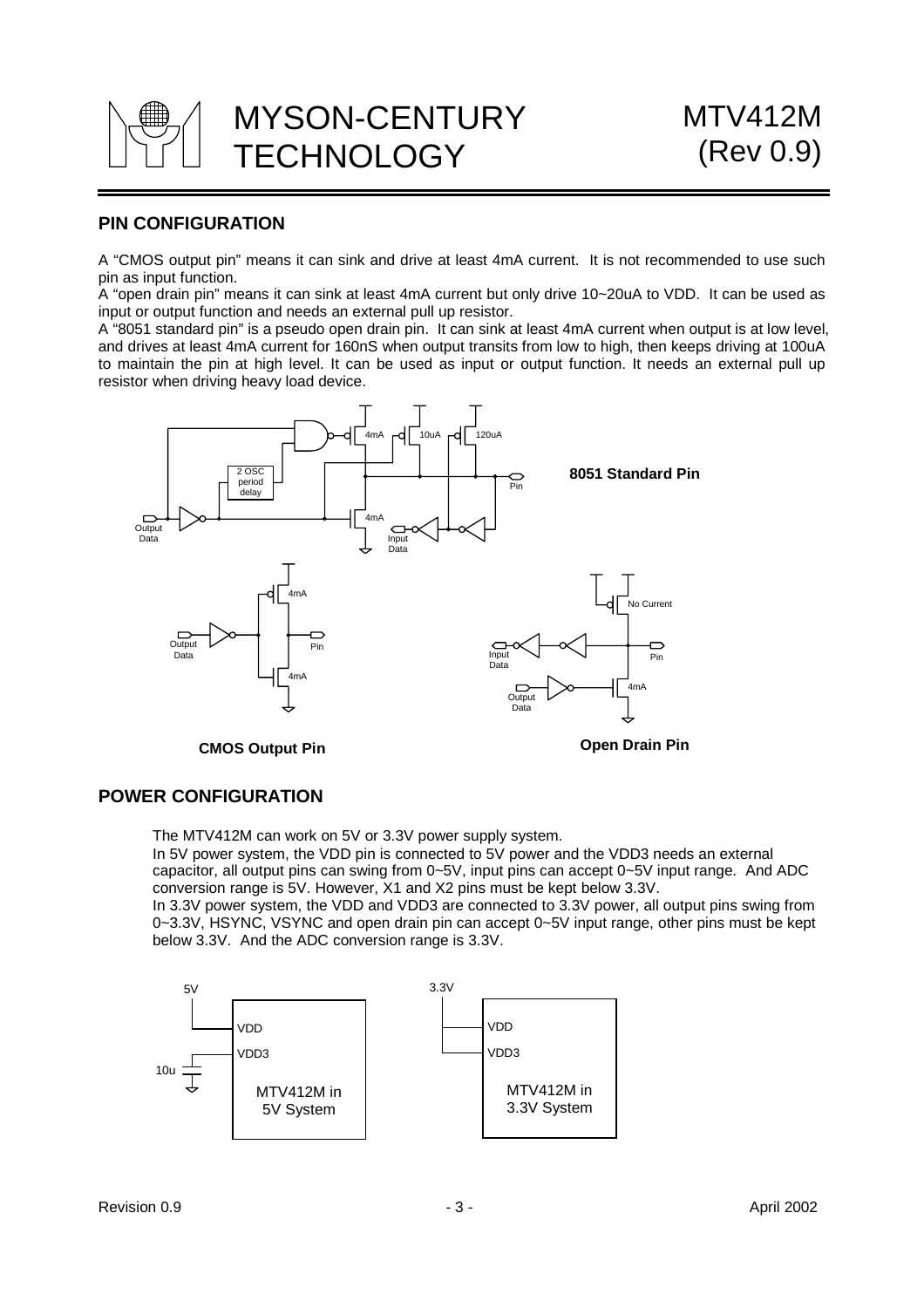

# **PIN DESCRIPTION**

| <b>Name</b>             | PIN NO.                  |                 | <b>Type</b>              | <b>Description</b>                                                      |  |  |
|-------------------------|--------------------------|-----------------|--------------------------|-------------------------------------------------------------------------|--|--|
|                         | 42                       | 44              |                          |                                                                         |  |  |
| VDD3                    | $\overline{\mathbf{4}}$  | 4               | $\circ$                  | 3.3V core power                                                         |  |  |
| <b>VDD</b>              | 8                        | $\overline{8}$  | $\overline{a}$           | 5V or 3.3V Positive Power Supply                                        |  |  |
| $\overline{\text{VSS}}$ | $\overline{9}$           | 10              | $\overline{\phantom{a}}$ | Ground                                                                  |  |  |
| $\overline{\text{X2}}$  | 10                       | 11              | O                        | Oscillator output                                                       |  |  |
| X <sub>1</sub>          | 11                       | 12              |                          | Oscillator input                                                        |  |  |
| <b>RST</b>              | $\overline{7}$           | $\overline{7}$  | ı                        | Active high reset                                                       |  |  |
| <b>DA0/P5.0</b>         | 3                        | 3               | I/O                      | PWM DAC output / General purpose I/O (CMOS)                             |  |  |
| DA1/P5.1                | $\overline{2}$           | $\overline{2}$  | I/O                      | PWM DAC output / General purpose I/O (CMOS)                             |  |  |
| DA2/P5.2                | $\mathbf{1}$             | 1               | I/O                      | PWM DAC output / General purpose I/O (CMOS)                             |  |  |
| DA3/P5.3                | 40                       | 42              | I/O                      | PWM DAC output / General purpose I/O (CMOS)                             |  |  |
| <b>DA4/P5.4</b>         | 39                       | 41              | I/O                      | PWM DAC output / General purpose I/O (CMOS)                             |  |  |
| DA5/P5.5                | 38                       | 40              | I/O                      | PWM DAC output / General purpose I/O (CMOS)                             |  |  |
|                         |                          |                 |                          | PWM DAC output / General purpose I/O / Oscillator Freq. clock           |  |  |
| DA6/P5.6/CKO            | 32                       | 34              | I/O                      | output (CMOS)                                                           |  |  |
|                         |                          |                 |                          | PWM DAC output / General purpose I/O / Hsync clamp pulse                |  |  |
| DA7/P7.0/HCLAMP         | 33                       | 35              | I/O                      | output (CMOS)                                                           |  |  |
| <b>DA8/P7.1</b>         | 37                       | 39              | I/O                      | PWM DAC output / General purpose I/O (open drain)                       |  |  |
| <b>DA9/P7.2</b>         | 36                       | 38              | I/O                      | PWM DAC output / General purpose I/O (open drain)                       |  |  |
| HSCL1/P3.0/Rxd          | 28                       | 29              | I/O                      | Slave IIC 1 clock / General purpose I/O / Rxd (open drain)              |  |  |
| HSDA1/P3.1/Txd          | 27                       | 28              | I/O                      | Slave IIC 1 data / General purpose I/O / Txd (open drain)               |  |  |
| <b>HSCL2/P7.5</b>       | 6                        | 6               | I/O                      | Slave IIC 2 clock / General purpose I/O (open drain)                    |  |  |
| <b>HSDA2/P7.6</b>       | 5                        | 5               | I/O                      | Slave IIC 2 data / General purpose I/O (open drain)                     |  |  |
| <b>P3.2/INT0</b>        | 18                       | 19              | I/O                      | General purpose I/O / INT0 (8051 standard)                              |  |  |
| ISDA/P3.4/T0            | 12                       | 13              | I/O                      | Master IIC data / General purpose I/O / T0 (open drain)                 |  |  |
| ISCL/P7.7               | 13                       | 14              | I/O                      | Master IIC clock / General purpose I/O (open drain)                     |  |  |
| P1.0                    | 16                       | 17              | I/O                      | General purpose I/O (CMOS output or 8051 standard)                      |  |  |
| P1.1                    | $\overline{17}$          | 18              | $\overline{1}/O$         | General purpose I/O (CMOS output or 8051 standard)                      |  |  |
| P1.2                    | 19                       | $\overline{20}$ | I/O                      | General purpose I/O (CMOS output or 8051 standard)                      |  |  |
| P1.3                    | 20                       | 21              | I/O                      | General purpose I/O (CMOS output or 8051 standard)                      |  |  |
| P1.4                    | 21                       | 22              | I/O                      | General purpose I/O (CMOS output or 8051 standard)                      |  |  |
| P1.5                    | 22                       | 23              | I/O                      | General purpose I/O (CMOS output or 8051 standard)                      |  |  |
| P <sub>1.6</sub>        | 23                       | 24              | I/O                      | General purpose I/O (CMOS output or 8051 standard)                      |  |  |
| P1.7                    | 24                       | 25              | I/O                      | General purpose I/O (CMOS output or 8051 standard)                      |  |  |
| <b>P6.0/AD0</b>         | 26                       | 27              | I/O                      | General purpose I/O / ADC Input (CMOS)                                  |  |  |
| <b>P6.1/AD1</b>         | $\overline{25}$          | 26              | I/O                      | General purpose I/O / ADC Input (CMOS)                                  |  |  |
| <b>P6.2/AD2</b>         | 15                       | 16              | I/O                      | General purpose I/O / ADC Input / Half Hsync input (CMOS)               |  |  |
| P6.3/AD3                | $\overline{\phantom{a}}$ | 9               | I/O                      | General purpose I/O / ADC Input (CMOS)                                  |  |  |
| P6.4/DA10               | 29                       | 30              | I/O                      | General purpose I/O / PWM DAC output (CMOS)                             |  |  |
| P6.5/DA11               | 30                       | 31              | I/O                      | General purpose I/O / PWM DAC output (CMOS)                             |  |  |
| P6.6/DA12               | 31                       | 32              | I/O                      | General purpose I/O / PWM DAC output (CMOS)                             |  |  |
| P6.7/DA13               |                          | 33              | I/O                      | General purpose I/O / PWM DAC output (CMOS)                             |  |  |
| <b>VBLANK/P4.0</b>      | 34                       | 36              | $\circ$                  | Vertical blank (CMOS) / General purpose Output (CMOS)                   |  |  |
| HBLANK/P4.1             | 35                       | 37              | $\circ$                  | Horizontal blank (CMOS) / General purpose Output (CMOS)                 |  |  |
| P4.2                    | 14                       | 15              | O                        | General purpose Output (CMOS)                                           |  |  |
| HSYNC/P7.3              | 41                       | 43              | I/O                      | Horizontal SYNC or Composite SYNC Input / General purpose<br>I/O (CMOS) |  |  |
| VSYNC/P7.4              | 42                       | 44              | I/O                      | Vertical SYNC input / General purpose I/O (CMOS)                        |  |  |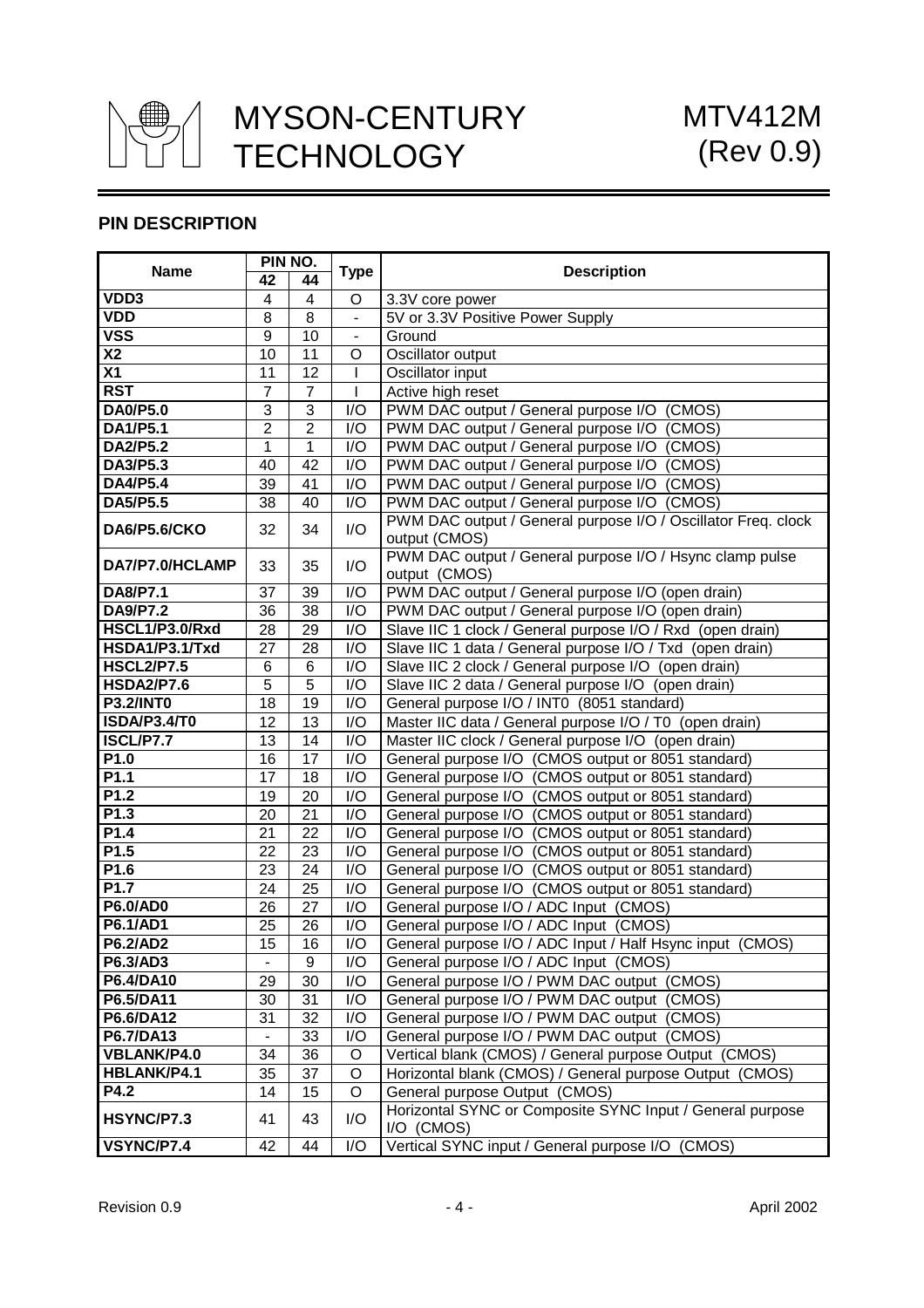

# **FUNCTIONAL DESCRIPTIONS**

### **1. 8051 CPU Core**

The CPU core of MTV412M is compatible with the industry standard 8051, which includes 256 bytes RAM, Special Function Registers (SFR), two timers, five interrupt sources and a serial interface. The CPU core fetches its program code from the 128K bytes Flash in MTV412M. It uses Port0 and Port2 to access the "external special function register" (XFR) and external auxiliary RAM (AUXRAM).

The CPU core can run at double rate when FclkE is set. Once the bit is set, the CPU runs as if a 24MHz X'tal is applied on MTV412M, but the peripherals (IIC, DDC, H/V processor) still run at the original frequency.

*Note: All registers listed in this document reside in 8051's external RAM area (XFR). For internal RAM memory map, please refer to 8051 spec.*

### **2. Memory Allocation**

2.1 Internal Special Function Registers (SFR) The SFR is a group of registers that are the same as standard 8051.

#### 2.2 Internal RAM

There are total 256 bytes internal RAM in MTV412M, the same as standard 8052.

#### 2.3 External Special Function Registers (XFR)

The XFR is a group of registers allocated in the 8051 external RAM area F00h - FFFh. These registers are used for special functions. Programs can use "MOVX" instruction to access these registers.

#### 2.4 Auxiliary RAM (AUXRAM)

There are total 256 bytes auxiliary RAM allocated in the 8051 external RAM area 800h - 8FFh. Programs can use "MOVX" instruction to access the AUXRAM.

### 2.5 Dual Port RAM (DDCRAM1 & DDCRAM2)

There are 2x256 bytes Dual Port RAM allocated in the 8051 external RAM area 900h - 9FFh & E00h - EFFh for H/W auto transfer DDC. The external DDC1/2 Host can access the RAM as if two 24LC02 EEPROMs are connected onto the interface. The HSCL1, HSDA1 pins can access DDCRAM1 directly. And the HSCL2, HSDA2 pins can access DDCRAM2 directly. Programs can also use "MOVX" instruction to access these RAM.

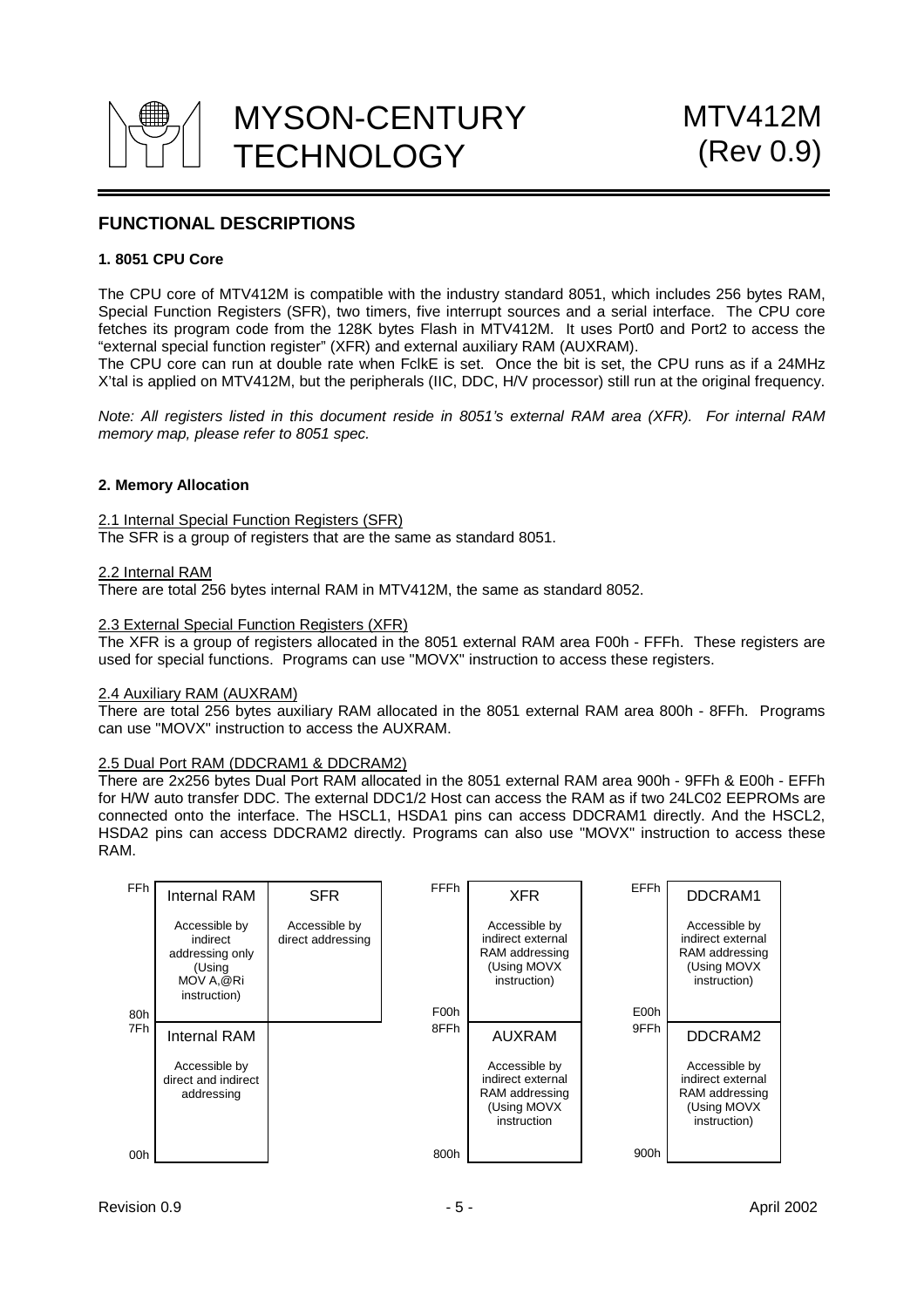

## **3. Chip Configuration**

The Chip Configuration registers define configuration of the chip and function of the pins.

| Reg name      | addr    | bit7              | bit <sub>6</sub>   | bit <sub>5</sub>  | Bit4              | bit3              | bit2              | bit1              | bit <sub>0</sub>  |
|---------------|---------|-------------------|--------------------|-------------------|-------------------|-------------------|-------------------|-------------------|-------------------|
| <b>PADMOD</b> | F50h(w) | DA13E             | DA12E              | DA11E             | DA10E             | AD3E              | AD2E              | AD1E              | <b>AD0E</b>       |
| <b>PADMOD</b> | F51h(w) |                   | P56E               | <b>P55E</b>       | <b>P54E</b>       | <b>P53E</b>       | <b>P52E</b>       | <b>P51E</b>       | <b>P50E</b>       |
| <b>PADMOD</b> | F52h(w) | HIIC1E            | <b>IIICE</b>       | HIIC2E            | <b>CKOE</b>       | <b>HCLPE</b>      | <b>P42E</b>       | <b>P41E</b>       | <b>P40E</b>       |
| <b>PADMOD</b> | F53h(w) |                   | P <sub>56</sub> oe | P <sub>55oe</sub> | P <sub>54oe</sub> | P <sub>53oe</sub> | P <sub>52oe</sub> | P51oe             | P <sub>50oe</sub> |
| <b>PADMOD</b> | F54h(w) | P67oe             | P66oe              | P65oe             | P64oe             | P63oe             | P62oe             | P61oe             | P60oe             |
| <b>PADMOD</b> | F55h(w) | COP <sub>17</sub> | COP <sub>16</sub>  | COP <sub>15</sub> | COP14             | COP <sub>13</sub> | COP <sub>12</sub> | COP <sub>11</sub> | COP <sub>10</sub> |
| <b>OPTION</b> | F56h(w) | <b>PWMF</b>       | <b>DIV253</b>      | <b>FclkE</b>      |                   | <b>ENSCL</b>      | Msel              | MIICF1            | <b>MIICF0</b>     |
| <b>PADMOD</b> | F5Eh(w) |                   |                    |                   | P74E              | P73E              | P72E              | <b>P71E</b>       | P70E              |
| <b>PADMOD</b> | F5Fh(w) | P77 <sub>oe</sub> | P760e              | P75 <sub>oe</sub> | P74oe             | P73 <sub>oe</sub> | P72 <sub>oe</sub> | P71 <sub>oe</sub> | P70oe             |

**PADMOD** (w) : Pad mode control registers. (All are "0" in Chip Reset, except for HIIC1E bit)

| $DA13E = 1$  |       | $\rightarrow$ Pin "P6.7/DA13" is DA13.                            |                                   |
|--------------|-------|-------------------------------------------------------------------|-----------------------------------|
|              | $= 0$ | $\rightarrow$ Pin "P6.7/DA13" is P6.7.                            |                                   |
| $DA12E = 1$  |       | $\rightarrow$ Pin "P6.6/DA12" is DA12.                            |                                   |
|              | $= 0$ | $\rightarrow$ Pin "P6.6/DA12" is P6.6.                            |                                   |
| $DA11E = 1$  |       | $\rightarrow$ Pin "P6.5/DA11" is DA11.                            |                                   |
|              | $= 0$ | $\rightarrow$ Pin "P6.5/DA11" is P6.5.                            |                                   |
| $DA10E = 1$  |       | $\rightarrow$ Pin "P6.4/DA10" is DA10.                            |                                   |
|              | $= 0$ | $\rightarrow$ Pin "P6.4/DA10" is P6.4.                            |                                   |
| AD3E         | $= 1$ | $\rightarrow$ Pin "P6.3/AD3" is AD3.                              |                                   |
|              | $= 0$ | $\rightarrow$ Pin "P6.3/AD3" is P6.3.                             |                                   |
| AD2E         | $= 1$ | $\rightarrow$ Pin "P6.2/AD2" is AD2.                              |                                   |
|              | $= 0$ | $\rightarrow$ Pin "P6.2/AD2" is P6.2.                             |                                   |
| AD1E         | $= 1$ | $\rightarrow$ Pin "P6.1/AD1" is AD1.                              |                                   |
|              | $= 0$ | $\rightarrow$ Pin "P6.1/AD1" is P6.1.                             |                                   |
| ADOE         | $= 1$ | $\rightarrow$ Pin "P6.0/AD0" is AD0.                              |                                   |
|              | $= 0$ | $\rightarrow$ Pin "P6.0/AD0" is P6.0.                             |                                   |
| <b>P56E</b>  | $= 1$ | $\rightarrow$ Pin "DA6/P5.6/CKO" is P5.6.                         |                                   |
|              | $= 0$ | $\rightarrow$ Pin "DA6/P5.6/CKO" is DA6/CKO selected by CKOE bit. |                                   |
| <b>P55E</b>  | $= 1$ | $\rightarrow$ Pin "DA5/P5.5" is P5.5.                             |                                   |
|              | $= 0$ | $\rightarrow$ Pin "DA5/P5.5" is DA5.                              |                                   |
| <b>P54E</b>  | $= 1$ | $\rightarrow$ Pin "DA4/P5.4" is P5.4.                             |                                   |
|              | $= 0$ | $\rightarrow$ Pin "DA4/P5.4" is DA4.                              |                                   |
| <b>P53E</b>  | $= 1$ | $\rightarrow$ Pin "DA3/P5.3" is P5.3.                             |                                   |
|              | $= 0$ | $\rightarrow$ Pin "DA3/P5.3" is DA3.                              |                                   |
| <b>P52E</b>  | $= 1$ | $\rightarrow$ Pin "DA2/P5.2" is P5.2.                             |                                   |
|              | $= 0$ | $\rightarrow$ Pin "DA2/P5.2" is DA2.                              |                                   |
| <b>P51E</b>  | $= 1$ | $\rightarrow$ Pin "DA1/P5.1" is P5.1.                             |                                   |
|              | $= 0$ | $\rightarrow$ Pin "DA1/P5.1" is DA1.                              |                                   |
| <b>P50E</b>  | $= 1$ | $\rightarrow$ Pin "DA0/P5.0" is P5.0.                             |                                   |
|              | $= 0$ | $\rightarrow$ Pin "DA0/P5.0" is DA0.                              |                                   |
| $HIC1E = 1$  |       | $\rightarrow$ Pin "HSCL1/P3.0/Rxd" is HSCL1;                      | pin "HSDA1/P3.1/Txd" is HSDA1.    |
|              | $= 0$ | $\rightarrow$ Pin "HSCL1/P3.0/Rxd" is P3.0/Rxd;                   | pin "HSDA1/P3.1/Txd" is P3.1/Txd. |
| <b>IIICE</b> | $= 1$ | $\rightarrow$ Pin "ISDA/P3.4/T0" is ISDA;                         | pin "ISCL/P7.7" is ISCL.          |
|              | $= 0$ | $\rightarrow$ Pin "ISDA/P3.4/T0" is P3.4/T0;                      | pin "ISCL/P7.7" is P7.7.          |
| $HIC2E = 1$  |       | $\rightarrow$ Pin "HSCL2/P7.5" is HSCL2.                          | Pin "HSDA2/P7.6" is HSDA6.        |
|              | $= 0$ | $\rightarrow$ Pin "HSCL2/P7.5" is P7.5.                           | Pin "HSDA2/P7.6" is P7.6.         |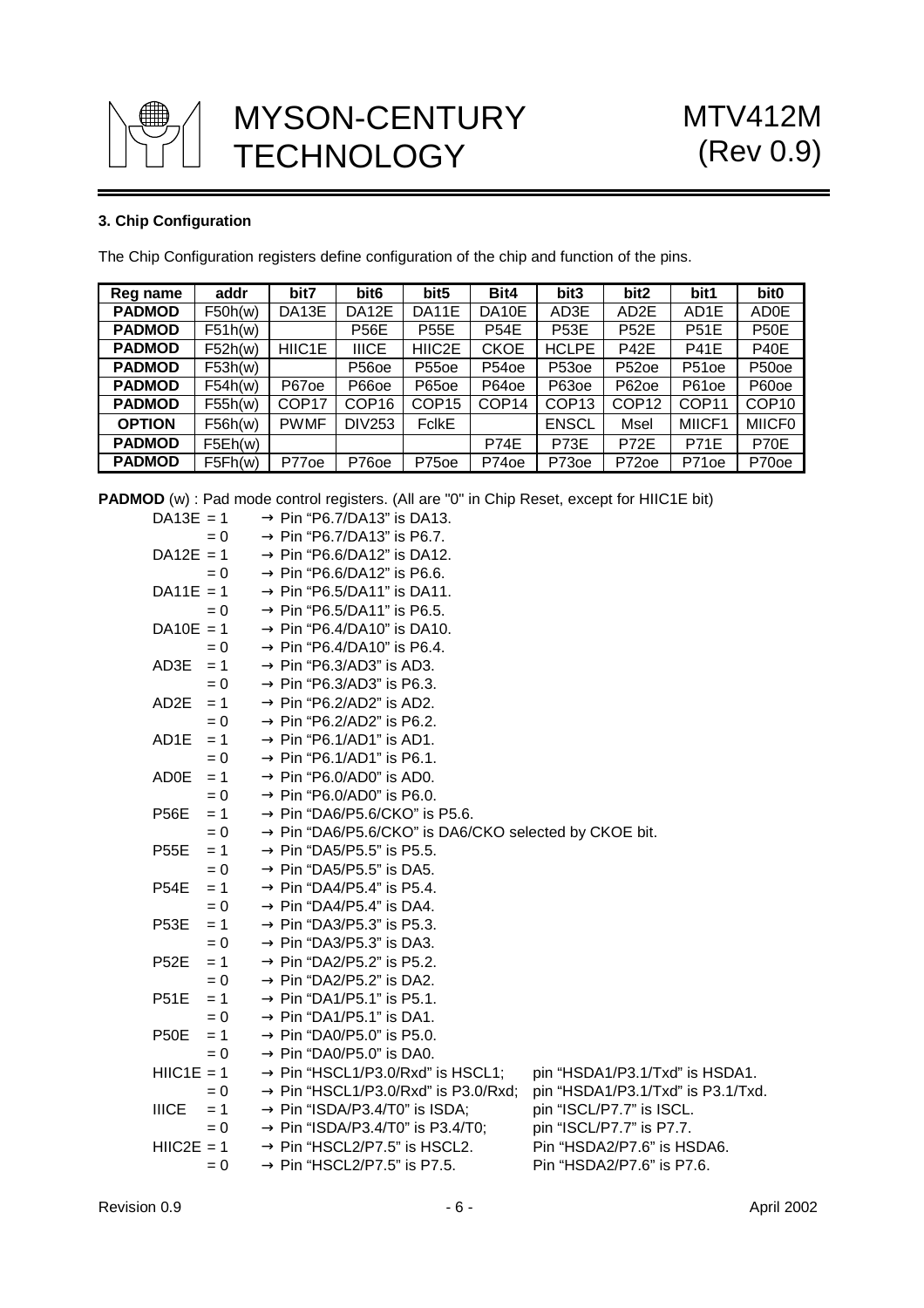

MTV412M (Rev 0.9)

| $CKOE = 1$           |       | $\rightarrow$ Pin "DA6/P5.6/CKO is CKO if P56E = 0.                                        |
|----------------------|-------|--------------------------------------------------------------------------------------------|
| $= 0$                |       | $\rightarrow$ Pin "DA6/P5.6/CKO" is DA6 if P56E = 0.                                       |
| $HCLPE = 1$          |       | $\rightarrow$ Pin "DA7/P7.0/HCLAMP" is HCLAMP if P70E = 0.                                 |
| $= 0$                |       | $\rightarrow$ Pin "DA7/P7.0/HCLAMP" is DA7 if P70E = 0.                                    |
| <b>P42E</b><br>$= 1$ |       | $\rightarrow$ Pin "P4.2" is P4.2.                                                          |
| $= 0$                |       | $\rightarrow$ Reserved                                                                     |
| <b>P41E</b><br>$= 1$ |       | $\rightarrow$ Pin "HBLANK/P4.1" is P4.1.                                                   |
| $= 0$                |       | $\rightarrow$ Pin "HBLANK/P4.1" is HBLANK.                                                 |
| <b>P40E</b><br>$= 1$ |       | $\rightarrow$ Pin "VBLANK/P4.0" is P4.0.                                                   |
| $= 0$                |       | $\rightarrow$ Pin "VBLANK/P4.0" is VBLANK.                                                 |
| $P560e = 1$          |       | $\rightarrow$ P5.6 is output pin.                                                          |
| $= 0$                |       | $\rightarrow$ P5.6 is input pin.                                                           |
| $P550e = 1$          |       | $\rightarrow$ P5.5 is output pin.                                                          |
| $= 0$                |       | $\rightarrow$ P5.5 is input pin.                                                           |
| $P540e = 1$          |       | $\rightarrow$ P5.4 is output pin.                                                          |
| $= 0$                |       | $\rightarrow$ P5.4 is input pin.                                                           |
| $P53oe = 1$          |       | $\rightarrow$ P5.3 is output pin.                                                          |
| $= 0$                |       | $\rightarrow$ P5.3 is input pin.                                                           |
| $P52oe = 1$          |       | $\rightarrow$ P5.2 is output pin.                                                          |
| $= 0$                |       | $\rightarrow$ P5.2 is input pin.                                                           |
| $P510e = 1$          |       | $\rightarrow$ P5.1 is output pin.                                                          |
| $= 0$                |       | $\rightarrow$ P5.1 is input pin.                                                           |
| $P50oe = 1$          |       | $\rightarrow$ P5.0 is output pin.                                                          |
| $= 0$                |       | $\rightarrow$ P5.0 is input pin.                                                           |
| $P670e = 1$          |       | $\rightarrow$ P6.7 is output pin.                                                          |
| $= 0$                |       | $\rightarrow$ P6.7 is input pin.                                                           |
| $P660e = 1$          |       | $\rightarrow$ P6.6 is output pin.                                                          |
| $= 0$                |       | $\rightarrow$ P6.6 is input pin.                                                           |
| $P650e = 1$          |       | $\rightarrow$ P6.5 is output pin.                                                          |
| $= 0$                |       | $\rightarrow$ P6.5 is input pin.                                                           |
| $P640e = 1$          |       | $\rightarrow$ P6.4 is output pin.                                                          |
| $= 0$                |       | $\rightarrow$ P6.4 is input pin.                                                           |
| $P63oe = 1$          |       | $\rightarrow$ P6.3 is output pin.                                                          |
| $= 0$                |       | $\rightarrow$ P6.3 is input pin.                                                           |
| $P62oe = 1$          |       | $\rightarrow$ P6.2 is output pin.                                                          |
|                      | = 0   | $\rightarrow$ P6.2 is input pin.                                                           |
| $P610e = 1$          |       | $\rightarrow$ P6.1 is output pin.                                                          |
|                      | = 0   | $\rightarrow$ P6.1 is input pin.                                                           |
| $P600e = 1$          |       | $\rightarrow$ P6.0 is output pin.                                                          |
|                      | $= 0$ | $\rightarrow$ P6.0 is input pin.                                                           |
| $COP17 = 1$          |       | $\rightarrow$ Pin "P1.7" is CMOS Output.                                                   |
| $COP16 = 1$          | $= 0$ | $\rightarrow$ Pin "P1.7" is 8051 standard I/O.                                             |
| $= 0$                |       | $\rightarrow$ Pin "P1.6" is CMOS Output.<br>$\rightarrow$ Pin "P1.6" is 8051 standard I/O. |
| $COP15 = 1$          |       | $\rightarrow$ Pin "P1.5" is CMOS Output.                                                   |
| $= 0$                |       | $\rightarrow$ Pin "P1.5" is 8051 standard I/O.                                             |
| $COP14 = 1$          |       | $\rightarrow$ Pin "P1.4" is CMOS Output.                                                   |
| $= 0$                |       | $\rightarrow$ Pin "P1.4" is 8051 standard I/O.                                             |
| $COP13 = 1$          |       | $\rightarrow$ Pin "P1.3" is CMOS Output.                                                   |
|                      | $= 0$ | $\rightarrow$ Pin "P1.3" is 8051 standard I/O.                                             |
| $COP12 = 1$          |       | $\rightarrow$ Pin "P1.2" is CMOS Output.                                                   |
| $= 0$                |       | $\rightarrow$ Pin "P1.2" is 8051 standard I/O.                                             |
|                      |       |                                                                                            |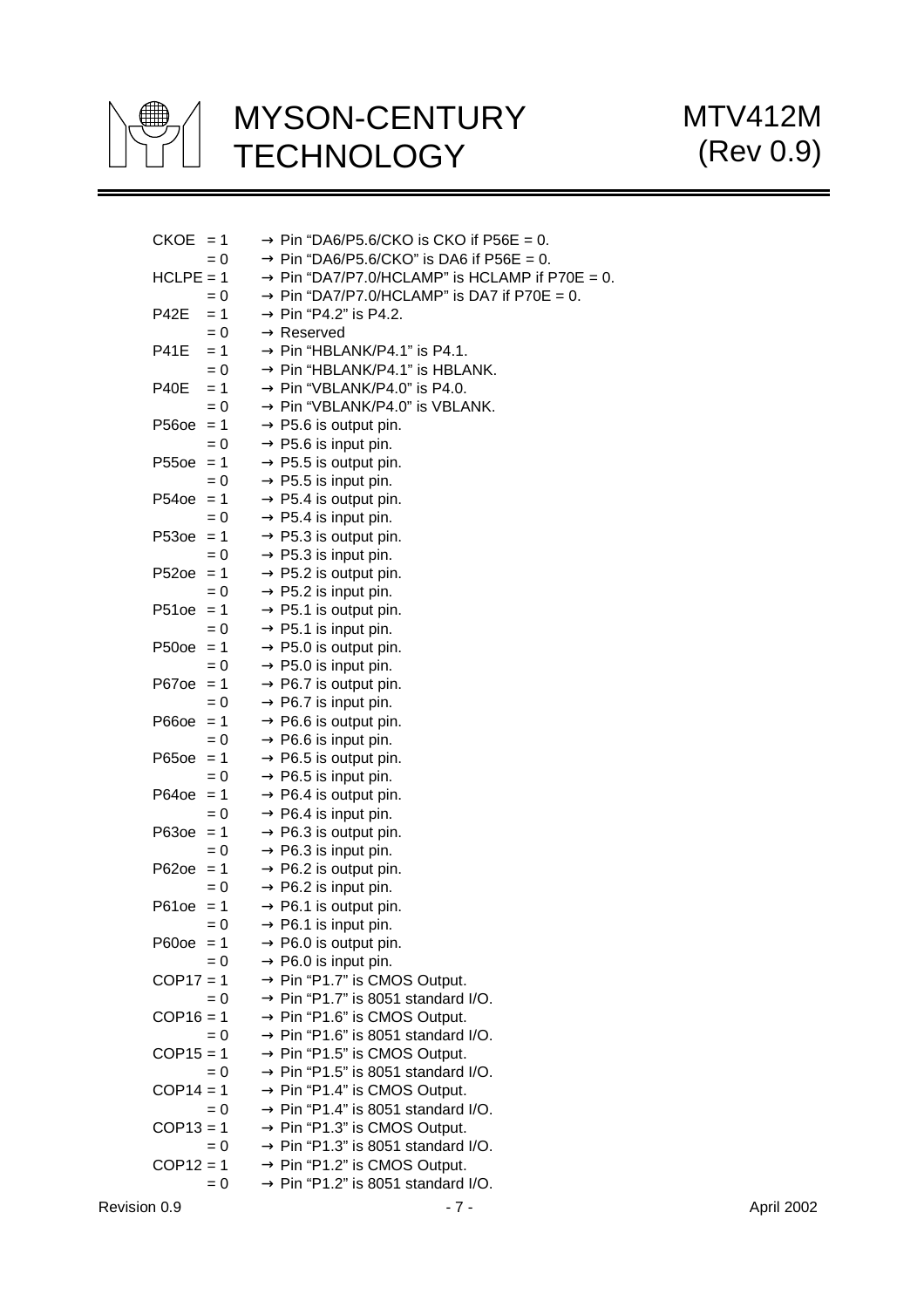

| $COP11 = 1$  |                       | $\rightarrow$ Pin "P1.1" is CMOS Output.                                             |
|--------------|-----------------------|--------------------------------------------------------------------------------------|
|              | $= 0$                 | $\rightarrow$ Pin "P1.1" is 8051 standard I/O.                                       |
| $COP10 = 1$  |                       | $\rightarrow$ Pin "P1.0" is CMOS Output.                                             |
|              | $= 0$                 | $\rightarrow$ Pin "P1.0" is 8051 standard I/O.                                       |
| P74E         | $= 1$                 | $\rightarrow$ Pin "VSYNC/P7.4" is P7.4.                                              |
|              | $= 0$                 | $\rightarrow$ Pin "VSYNC/P7.4" is VSYNC.                                             |
| P73E         | $= 1$                 | $\rightarrow$ Pin "HSYNC/P7.3" is P7.3.                                              |
|              | $= 0$                 | $\rightarrow$ Pin "HSYNC/P7.3" is HSYNC.                                             |
| <b>P72E</b>  | $= 1$                 | $\rightarrow$ Pin "DA9/P7.2" is P7.2.                                                |
|              | $= 0$                 | $\rightarrow$ Pin "DA9/P7.2" is DA9.                                                 |
| <b>P71E</b>  | $= 1$                 | $\rightarrow$ Pin "DA8/P7.1" is P7.1.                                                |
|              | $= 0$                 | $\rightarrow$ Pin "DA8/P7.1" is DA8.                                                 |
| P70E         | $= 1$                 | $\rightarrow$ Pin "DA7/P7.0/HCLAMP" is P7.0.                                         |
|              | $= 0$                 | $\rightarrow$ Pin "DA7/P7.0/HCLAMP" is DA7/HCLAMP selected by HCLPE bit.             |
| $P770e = 1$  |                       | $\rightarrow$ P7.7 is output pin.                                                    |
|              | $= 0$                 | $\rightarrow$ P7.7 is input pin.                                                     |
| $P760e = 1$  |                       | $\rightarrow$ P7.6 is output pin.                                                    |
|              | $= 0$                 | $\rightarrow$ P7.6 is input pin.                                                     |
| $P750e = 1$  |                       | $\rightarrow$ P7.5 is output pin.                                                    |
|              | $= 0$                 | $\rightarrow$ P7.5 is input pin.                                                     |
| $P740e = 1$  |                       | $\rightarrow$ P7.4 is output pin.                                                    |
|              | $= 0$                 | $\rightarrow$ P7.4 is input pin.                                                     |
| $P730e = 1$  |                       | $\rightarrow$ P7.3 is output pin.                                                    |
|              | $= 0$                 | $\rightarrow$ P7.3 is input pin.                                                     |
| $P720e = 1$  |                       | $\rightarrow$ P7.2 is output pin.                                                    |
|              | $= 0$                 | $\rightarrow$ P7.2 is input pin.                                                     |
| $P710e = 1$  |                       | $\rightarrow$ P7.1 is output pin.                                                    |
|              | $= 0$                 | $\rightarrow$ P7.1 is input pin.                                                     |
| $P700e = 1$  |                       | $\rightarrow$ P7.0 is output pin.                                                    |
|              | $= 0$                 | $\rightarrow$ P7.0 is input pin.                                                     |
|              |                       | <b>OPTION</b> (w): Chip option configuration (All are "0" in Chip Reset).            |
| $PWMF = 1$   |                       | $\rightarrow$ Selects 94KHz PWM frequency.                                           |
|              | $= 0$                 | $\rightarrow$ Selects 47KHz PWM frequency.                                           |
| $DIV253 = 1$ |                       | $\rightarrow$ PWM pulse width is 253-step resolution.                                |
|              | $= 0$                 | $\rightarrow$ PWM pulse width is 256-step resolution.                                |
| <b>FclkE</b> | $= 1$                 | $\rightarrow$ CPU is running at double rate                                          |
|              | $= 0$                 | $\rightarrow$ CPU is running at normal rate                                          |
| $ENSCL = 1$  |                       | $\rightarrow$ Enable slave IIC block to hold HSCL pin low while MTV412M is unable to |
|              |                       | catch-up with the external master's speed.                                           |
| Msel         | $= 1$                 | $\rightarrow$ Master IIC block connect to HSCL1/HSDA1 pins.                          |
|              | $= 0$                 | $\rightarrow$ Master IIC block connect to ISCL/ISDA pins.                            |
|              | $MICF1, MIICFO = 1,1$ | $\rightarrow$ Selects 400KHz Master IIC frequency.                                   |
|              |                       | $= 1,0$<br>$\rightarrow$ Selects 200KHz Master IIC frequency.                        |
|              |                       | $\rightarrow$ Selects 50KHz Master IIC frequency.<br>$= 0,1$                         |
|              |                       | $\rightarrow$ Selects 100KHz Master IIC frequency.<br>$= 0,0$                        |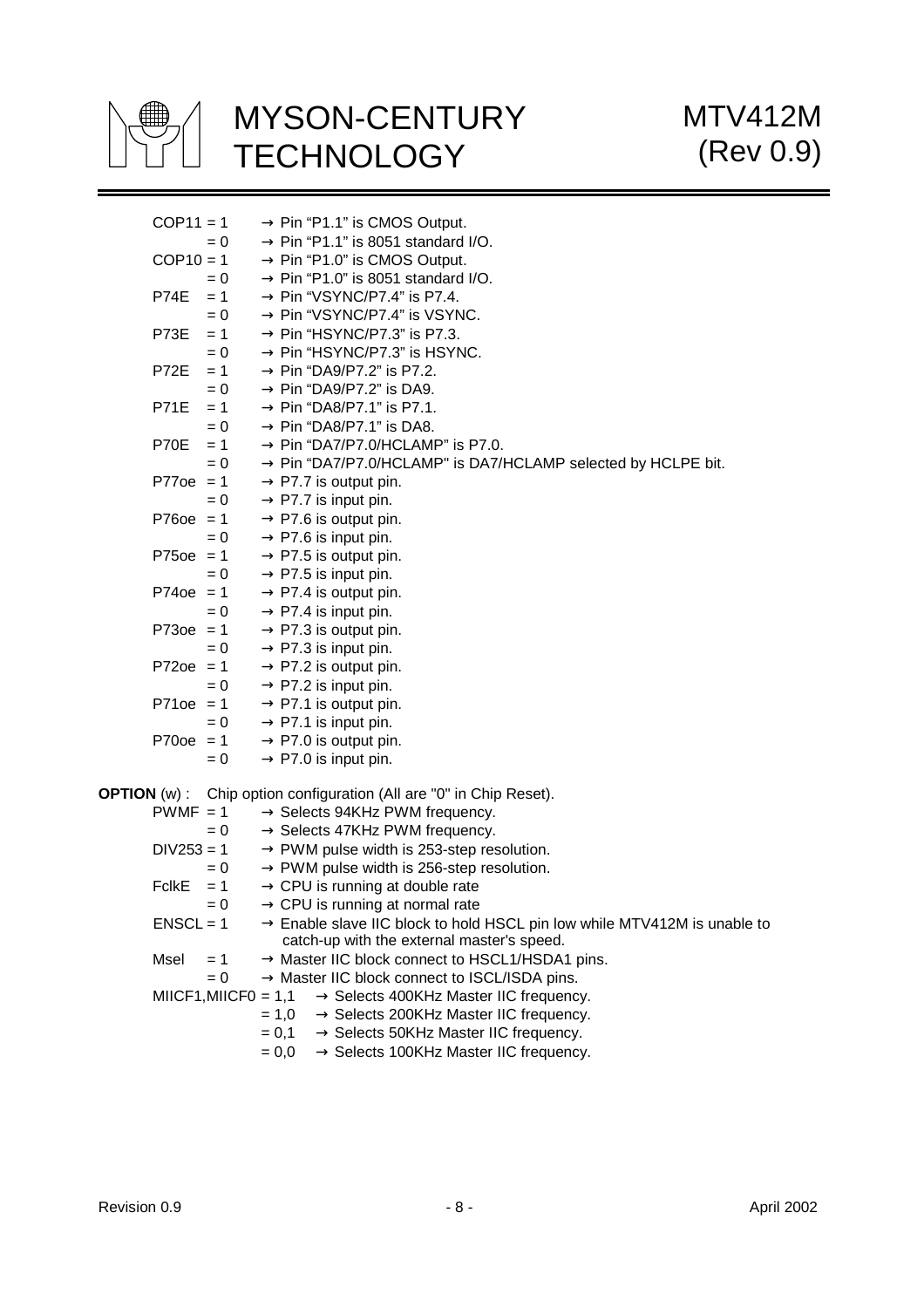

#### **4. I/O Ports**

#### 4.1 Port1

Port1 is a group of pseudo open drain pins or CMOS output pins. It can be used as general purpose I/O. Behavior of Port1 is the same as standard 8051.

#### 4.2 P3.0-2, P3.4

If these pins are not set as IIC pins, Port3 can be used as general purpose I/O, interrupt, UART and Timer pins. Behavior of Port3 is the same as standard 8051.

#### 4.3 Port4, Port5, Port6 and Port7

Port5, Port6 and Port7 are used as general purpose I/O. S/W needs to set the corresponding P5(n)oe, P6(n)oe and P7(n)oe to define whether these pins are input or output. Port4 is pure output.

| Reg name          | addr                            | bit7 | bit <sub>6</sub> | bit5 | bit4 | bit3 | bit2 | bit1 | bit <sub>0</sub> |
|-------------------|---------------------------------|------|------------------|------|------|------|------|------|------------------|
| PORT5             | F30h(r/w)                       |      |                  |      |      |      |      |      | P <sub>50</sub>  |
| PORT5             | F31h(r/w)                       |      |                  |      |      |      |      |      | P <sub>51</sub>  |
| PORT5             | F32h(r/w)                       |      |                  |      |      |      |      |      | P <sub>52</sub>  |
| PORT5             | F33h(r/w)                       |      |                  |      |      |      |      |      | P <sub>53</sub>  |
| PORT5             | F34h(r/w)                       |      |                  |      |      |      |      |      | P <sub>54</sub>  |
| PORT5             | F35h(r/w)                       |      |                  |      |      |      |      |      | P <sub>55</sub>  |
| PORT5             | F36h(r/w)                       |      |                  |      |      |      |      |      | P <sub>56</sub>  |
| PORT6             | F38h(r/w)                       |      |                  |      |      |      |      |      | P60              |
| PORT6             | F39h(r/w)                       |      |                  |      |      |      |      |      | P61              |
| PORT6             | F3Ah(r/w)                       |      |                  |      |      |      |      |      | P <sub>62</sub>  |
| PORT <sub>6</sub> | F3Bh(r/w)                       |      |                  |      |      |      |      |      | P63              |
| PORT6             | F3Ch(r/w)                       |      |                  |      |      |      |      |      | P64              |
| PORT6             | F3Dh(r/w)                       |      |                  |      |      |      |      |      | P65              |
| PORT6             | $\overline{\mathsf{F3Eh}}(r/w)$ |      |                  |      |      |      |      |      | P66              |
| PORT <sub>6</sub> | F3Fh(r/w)                       |      |                  |      |      |      |      |      | P67              |
| PORT4             | F58h(w)                         |      |                  |      |      |      |      |      | P40              |
| PORT4             | F59h(w)                         |      |                  |      |      |      |      |      | P41              |
| PORT4             | F5Ah(w)                         |      |                  |      |      |      |      |      | P42              |
| PORT7             | F70h(r/w)                       |      |                  |      |      |      |      |      | $\overline{P70}$ |
| PORT7             | F71h(r/w)                       |      |                  |      |      |      |      |      | P71              |
| PORT7             | F72h(r/w)                       |      |                  |      |      |      |      |      | P72              |
| PORT7             | F73h(r/w)                       |      |                  |      |      |      |      |      | P73              |
| PORT7             | F74h(r/w)                       |      |                  |      |      |      |      |      | P74              |
| PORT7             | F75h(r/w)                       |      |                  |      |      |      |      |      | P75              |
| PORT7             | F76h(r/w)                       |      |                  |      |      |      |      |      | P76              |
| PORT7             | F77h(r/w)                       |      |                  |      |      |      |      |      | <b>P77</b>       |

**PORT5** (r/w) : Port 5 data input/output value.

**PORT6** (r/w) : Port 6 data input/output value.

**PORT4** (w) : Port 4 data output value.

**PORT7** (r/w) : Port 7 data input/output value.

## **5. PWM DAC**

Each output pulse width of PWM DAC converter is controlled by an 8-bit register in XFR. The frequency of

Revision 0.9 **- 9 - Propose Service 2002**<br>
Revision 0.9 **- Propose Service 2002**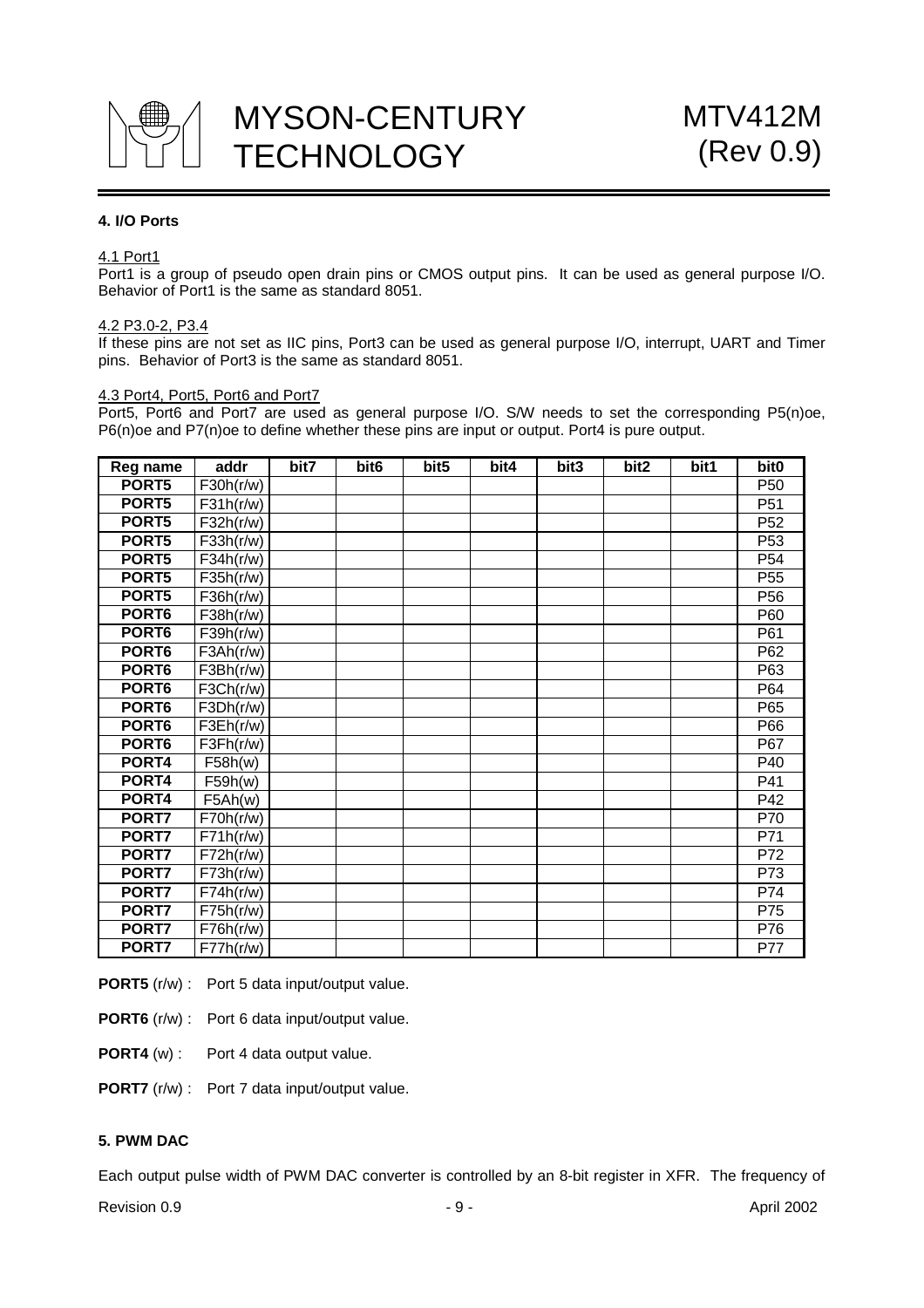

PWM clock is 47KHz or 94KHz, selected by PWMF. And the total duty cycle step of these DAC outputs is 253 or 256, selected by DIV253. If DIV253=1, writing FDH/FEH/FFH to DAC register generates stable high output. If DIV253=0, the output pulses low at least once even if the DAC register's content is FFH. Writing 00H to DAC register generates stable low output.

| Reg name        | addr      | bit7 | bit <sub>6</sub>          | bit5 | bit4                      | bit3 | bit2 | bit1 | bit <sub>0</sub> |
|-----------------|-----------|------|---------------------------|------|---------------------------|------|------|------|------------------|
| DA0             | F20h(r/w) |      |                           |      | Pulse width of PWM DAC 0  |      |      |      |                  |
| DA <sub>1</sub> | F21h(r/w) |      |                           |      | Pulse width of PWM DAC 1  |      |      |      |                  |
| DA <sub>2</sub> | F22h(r/w) |      |                           |      | Pulse width of PWM DAC 2  |      |      |      |                  |
| DA <sub>3</sub> | F23h(r/w) |      |                           |      | Pulse width of PWM DAC 3  |      |      |      |                  |
| DA4             | F24h(r/w) |      |                           |      | Pulse width of PWM DAC 4  |      |      |      |                  |
| DA <sub>5</sub> | F25h(r/w) |      |                           |      | Pulse width of PWM DAC 5  |      |      |      |                  |
| DA6             | F26h(r/w) |      |                           |      | Pulse width of PWM DAC 6  |      |      |      |                  |
| DA7             | F27h(r/w) |      |                           |      | Pulse width of PWM DAC 7  |      |      |      |                  |
| DA8             | F28h(r/w) |      | Pulse width of PWM DAC 8  |      |                           |      |      |      |                  |
| DA <sub>9</sub> | F29h(r/w) |      | Pulse width of PWM DAC 9  |      |                           |      |      |      |                  |
| <b>DA10</b>     | F2Ah(r/w) |      | Pulse width of PWM DAC 10 |      |                           |      |      |      |                  |
| <b>DA11</b>     | F2Bh(r/w) |      | Pulse width of PWM DAC 11 |      |                           |      |      |      |                  |
| <b>DA12</b>     | F2Ch(r/w) |      |                           |      | Pulse width of PWM DAC 12 |      |      |      |                  |
| <b>DA13</b>     | F2Dh(r/w) |      |                           |      | Pulse width of PWM DAC 13 |      |      |      |                  |

**DA0-13** (r/w) : The output pulse width control for DA0-13.

\* All of PWM DAC converters are centered with value 80h after power on.

### **6. H/V SYNC Processing**

The H/V SYNC processing block performs the functions of composite signal separation/insertion. SYNC inputs presence check, frequency counting, polarity detection and control, as well as the protection of VBLANK output while VSYNC speeds up in high DDC communication clock rate.

Based on the digital filter, the HSYNC present and frequency function block treat any pulse longer than the specified time period as pulse, and the specified time period is controlled by (DF1,DF0) bits. The VSYNC digital filter has no control bit. It works as  $(DF1,DF0) = (0, 0)$  of HSYNC.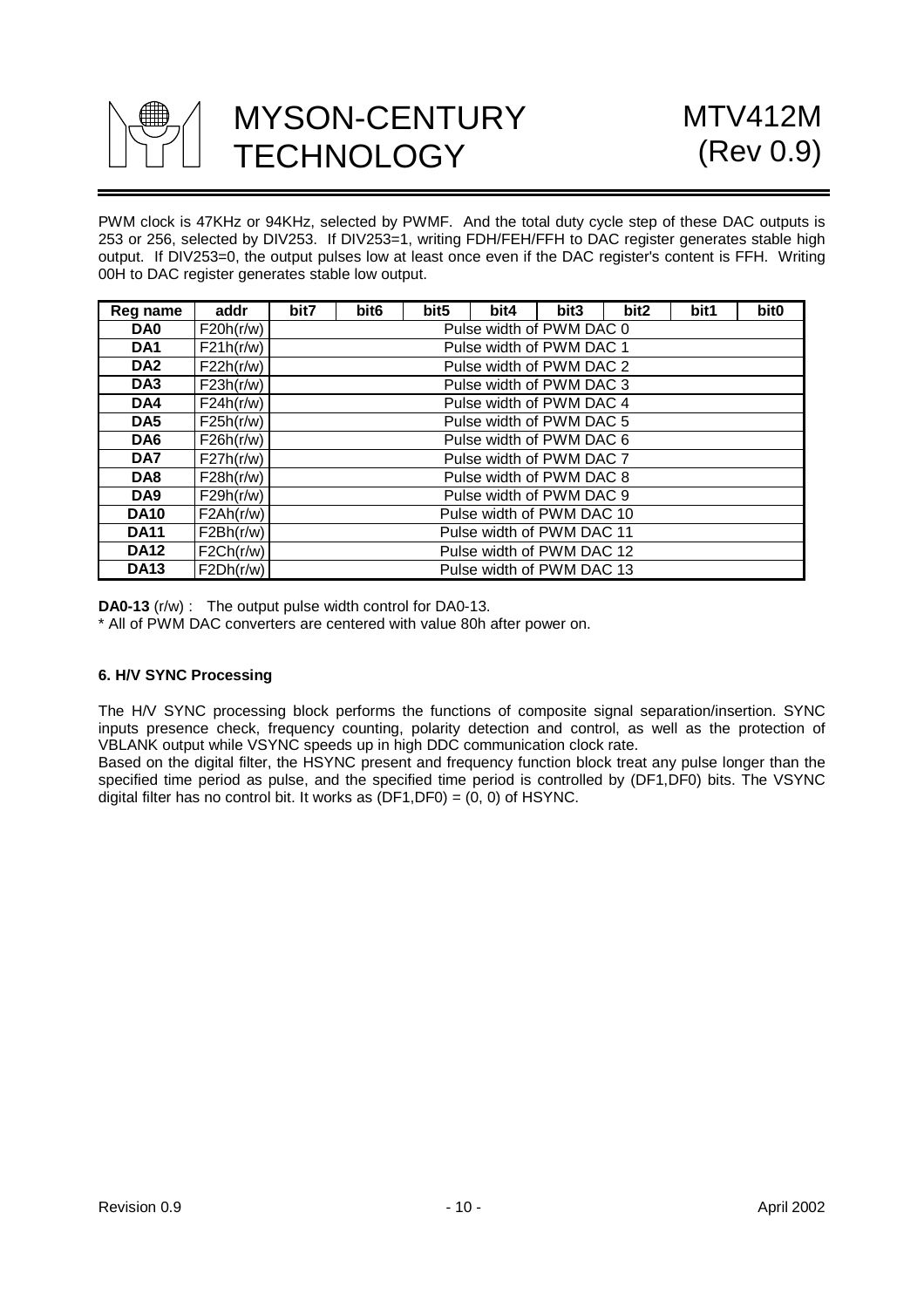



H/V SYNC Processor Block Diagram

### 6.1 Composite SYNC separation/insertion

The MTV412M continuously monitors the input HSYNC. If the vertical SYNC pulse can be extracted from the input, a CVpre flag is set and users can select the extracted "CVSYNC" for the source of polarity check, frequency count, and VBLANK output. The CVSYNC then has 8us delay compared to the original signal. The MTV412M can also insert pulse to HBLANK output during composite VSYNC's active time. The width of insert pulse is 1/8 HSYNC period and the insertion frequency can adapt to original HSYNC. The insert pulse of HBLANK can be disabled or enabled by setting "NoHins" control bit. If "NoHins" bit is set to "1", HBLANK output will be same as HSYNC input (of course, polarity can be controlled by HBpl bit).

#### 6.2 H/V Frequency Counter

MTV412M can discriminate HSYNC/VSYNC frequency and save the information in XFRs. The 14-bit Hcounter counts the time of 64xHSYNC period, then loads the result into the HCNTH/HCNTL latch. The output value is then [(128000000/H-Freq) - 1], updated once per VSYNC/CVSYNC period when VSYNC/CVSYNC is present or continuously updated when VSYNC/CVSYNC is non-present. The 12-bit Vcounter counts the time between two VSYNC pulses, then loads the result into the VCNTH/VCNTL latch. The output value is then (62500/V-Freq), updated every VSYNC/CVSYNC period. An extra overflow bit indicates the condition of H/V counter overflow. The VFchg/HFchg interrupt is set when VCNT/HCNT value changes or overflows. Table 6.2.1 and Table 6.2.2 show the HCNT/VCNT value under the operations of 12MHz.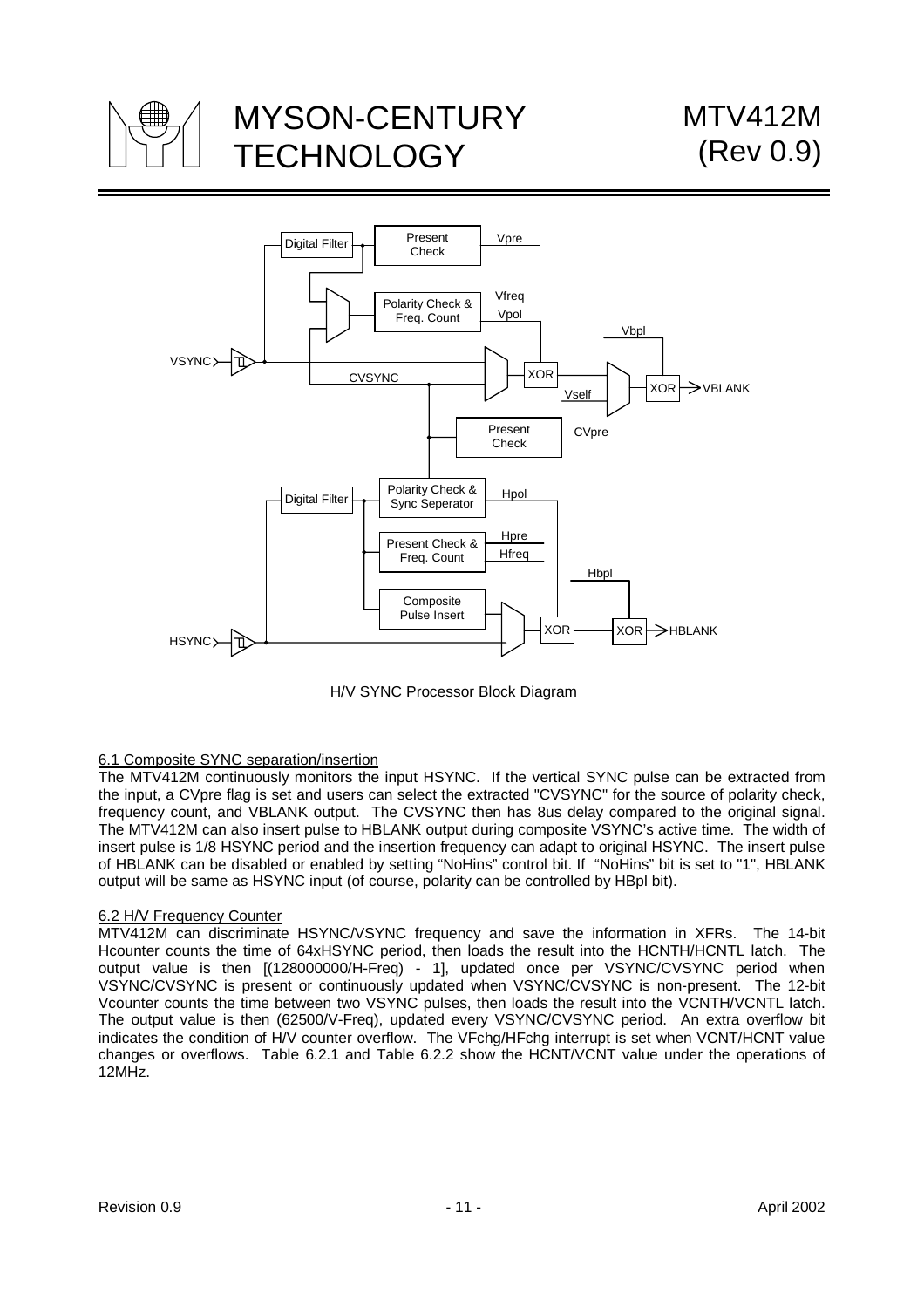



Timing Relationship of Composite SYNC signal Separation/Insertion when "NoHins" = 0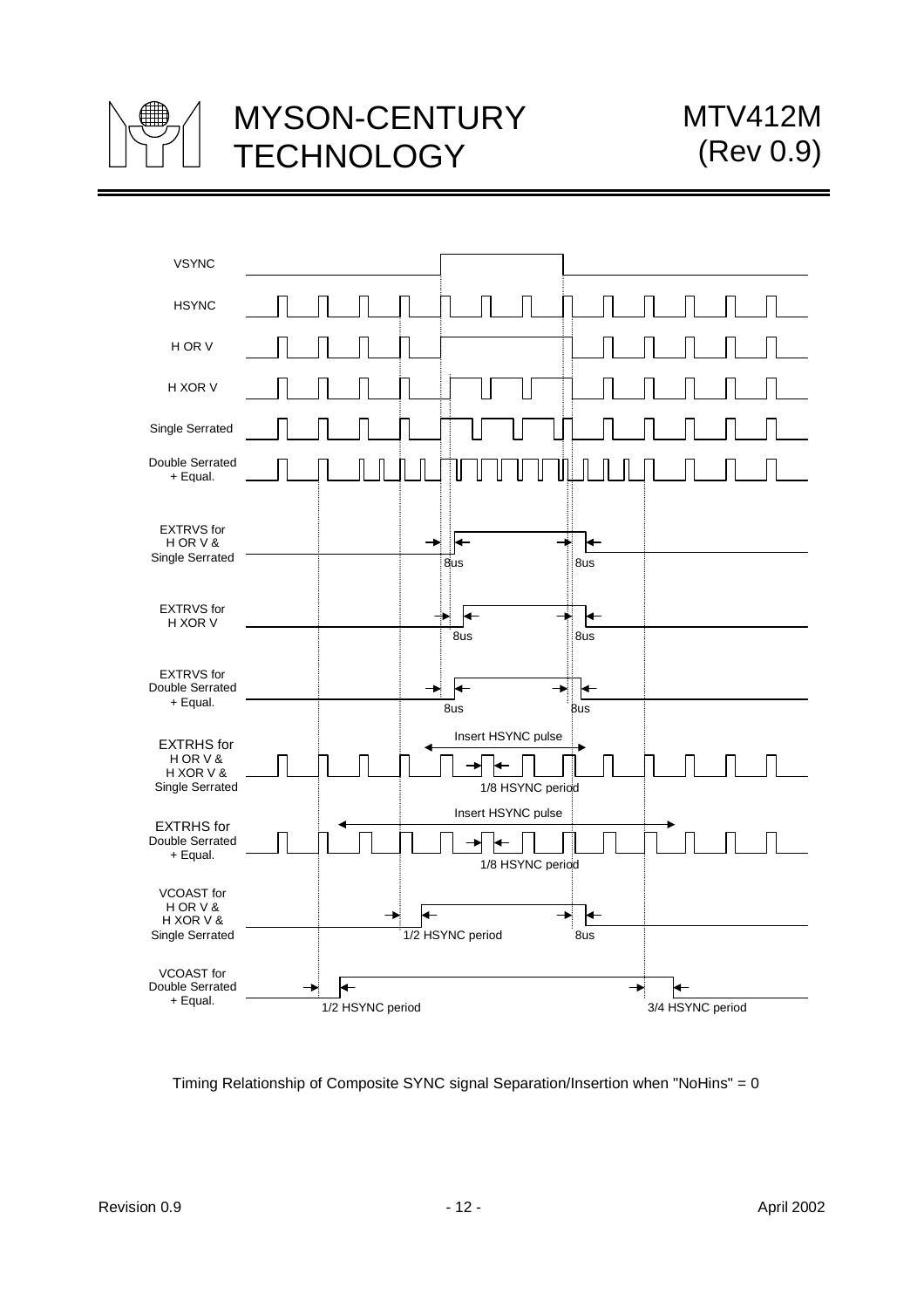

|                | b.2.1 H-Freq Table |                               |  |  |  |  |  |  |
|----------------|--------------------|-------------------------------|--|--|--|--|--|--|
|                | H-Freq(KHZ)        | <b>Output Value (14 bits)</b> |  |  |  |  |  |  |
|                |                    | 12MHz OSC (hex / dec)         |  |  |  |  |  |  |
| 1              | 31.5               | 0FDEh / 4062                  |  |  |  |  |  |  |
| $\mathbf{2}$   | 37.5               | 0D54h / 3412                  |  |  |  |  |  |  |
| 3              | 43.3               | 0B8Bh / 2955                  |  |  |  |  |  |  |
| 4              | 46.9               | 0AA8h / 2728                  |  |  |  |  |  |  |
| 5              | 53.7               | 094Fh / 2383                  |  |  |  |  |  |  |
| 6              | 60.0               | 0854h / 2132                  |  |  |  |  |  |  |
| $\overline{7}$ | 68.7               | 0746h / 1862                  |  |  |  |  |  |  |
| 8              | 75.0               | 06AAh / 1706                  |  |  |  |  |  |  |
| 9              | 80.0               | 063Fh / 1599                  |  |  |  |  |  |  |
| 10             | 85.9               | 05D1h / 1489                  |  |  |  |  |  |  |
| 11             | 93.8               | 0554h / 1364                  |  |  |  |  |  |  |
| 12             | 106.3              | 04B3h / 1203                  |  |  |  |  |  |  |

# *6.2.1 H-Freq Table*

#### *6.2.2 V-Freq Table*

| V-Freq(Hz) |    | <b>Output value (12bits)</b> |
|------------|----|------------------------------|
|            |    | 12MHz OSC (hex / dec)        |
|            | 56 | 45Ch / 1116                  |
| 2          | 60 | 411h / 1041                  |
| 3          | 70 | 37Ch / 892                   |
|            | 72 | 364h / 868                   |
| 5          | 75 | 833<br>341h /                |
| 6          | 85 | 735<br>$2DFh$ /              |

#### 6.3 H/V Present Check

The Hpresent function checks the input HSYNC pulse, and the Hpre flag is set when HSYNC is over 10KHz or cleared when HSYNC is under 10Hz. The Vpresent function checks the input VSYNC pulse, and the Vpre flag is set when VSYNC is over 40Hz or cleared when VSYNC is under 10Hz. The HPRchg interrupt is set when the Hpre value changes. The VPRchg interrupt is set when the Vpre/CVpre value change.

#### 6.4 H/V Polarity Detect

The polarity functions detect the input HSYNC/VSYNC high and low pulse duty cycle. If the high pulse duration is longer than that of the low pulse, the negative polarity is asserted; otherwise, positive polarity is asserted. The HPLchg interrupt is set when the Hpol value changes. The VPLchg interrupt is set when the Vpol value changes.

#### 6.5 Output HBLANK/VBLANK Control and Polarity Adjust

The HBLANK is the mux output of HSYNC and composite Hpulse. The VBLANK is the mux output of VSYNC and CVSYNC. The mux selection and output polarity are S/W controllable. The VBLANK output is cut off when VSYNC frequency is over 250Hz. The HBLANK/VBLANK shares the output pin with P4.1/ P4.0.

#### 6.6 VSYNC Coast Pulse Output

This output pin define the period of ADC PLL which is needed to disable locking for composite sync. The output polarity of VCOAST are S/W controllable.

#### 6.7 HSYNC Clamp Pulse Output

The HCLAMP output is activated by setting "HCLPE" control bit. The leading edge position, pulse width and polarity of HCLAMP are S/W controllable.

#### 6.8 VSYNC Interrupt

The MTV412M checks the VSYNC input pulse and generates an interrupt at its leading edge. The VSYNC flag is set each time when MTV412M detects a VSYNC pulse. he flag is cleared by S/W writing a "0".

Revision 0.9 **April 2002** - 13 - April 2002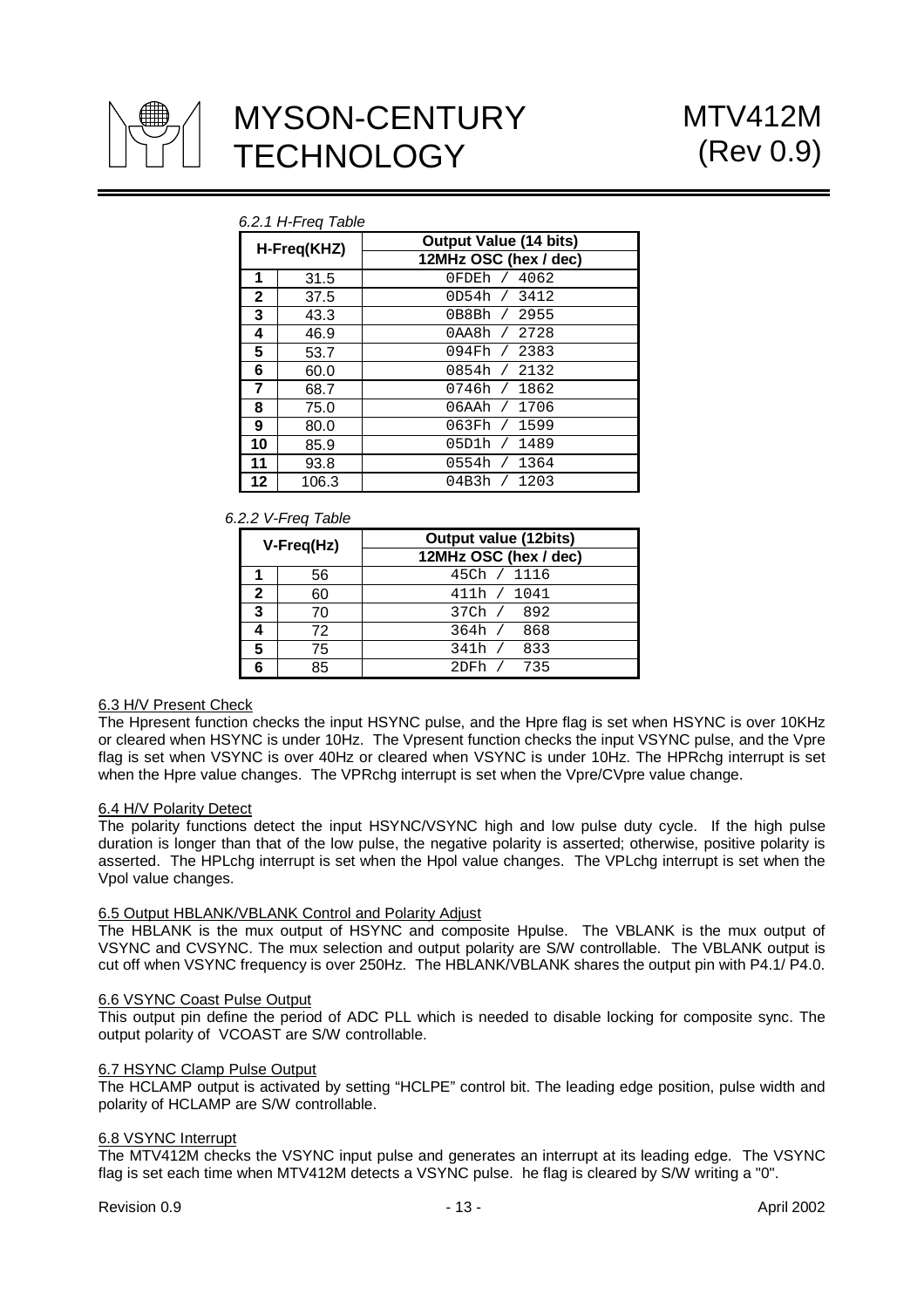

## 6.9 H/V SYNC Processor Register

| Reg name      | addr      | bit7          | bit <sub>6</sub> | bit <sub>5</sub> | bit4              | bit3            | bit2            | bit1            | bit <sub>0</sub> |
|---------------|-----------|---------------|------------------|------------------|-------------------|-----------------|-----------------|-----------------|------------------|
| <b>HVSTUS</b> | F40h(r)   | CVpre         |                  | Hpol             | Vpol              | Hpre            | Vpre            | Hoff            | Voff             |
| <b>HCNTH</b>  | F41h(r)   | Hovf          |                  | <b>HF13</b>      | <b>HF12</b>       | <b>HF11</b>     | <b>HF10</b>     | HF <sub>9</sub> | HF <sub>8</sub>  |
| <b>HCNTL</b>  | F42h(r)   | HF7           | HF <sub>6</sub>  | HF <sub>5</sub>  | HF4               | HF <sub>3</sub> | HF <sub>2</sub> | HF <sub>1</sub> | HF <sub>0</sub>  |
| <b>VCNTH</b>  | F43h(r)   | Vovf          |                  |                  |                   | <b>VF11</b>     | <b>VF10</b>     | VF <sub>9</sub> | VF8              |
| <b>VCNTL</b>  | F44h(r)   | VF7           | VF <sub>6</sub>  | VF <sub>5</sub>  | VF4               | VF3             | VF <sub>2</sub> | VF <sub>1</sub> | VF <sub>0</sub>  |
| <b>HVCTRO</b> | F40h(w)   | C1            | C0               | <b>NoHins</b>    |                   |                 |                 | <b>HBpl</b>     | VBpl             |
| HVCTR2        | F42h(w)   |               |                  |                  |                   |                 |                 |                 |                  |
| HVCTR3        | F43h(w)   |               | <b>CLPEG</b>     | <b>CLPPO</b>     | CLPW <sub>2</sub> | CLPW1           | <b>CLPW0</b>    |                 |                  |
| HVCTR4        | F44h(w)   |               |                  |                  |                   |                 |                 | DF <sub>1</sub> | DF <sub>0</sub>  |
| <b>INTFLG</b> | F48h(r/w) | <b>HPRchg</b> | <b>VPRchg</b>    | <b>HPLchg</b>    | VPLchg            | <b>HFchg</b>    | VFchg           |                 | Vsync            |
| <b>INTEN</b>  | F49h(w)   | <b>EHPR</b>   | <b>EVPR</b>      | <b>EHPL</b>      | <b>EVPL</b>       | <b>EHF</b>      | <b>EVF</b>      |                 | EVsync           |

**HVSTUS** (r) : The status of polarity, present and static level for HSYNC and VSYNC.

|       |       | $\rightarrow$ The extracted CVSYNC is present.     |
|-------|-------|----------------------------------------------------|
|       | $= 0$ | $\rightarrow$ The extracted CVSYNC is not present. |
| Hpol  | $= 1$ | $\rightarrow$ HSYNC input is positive polarity.    |
|       | $= 0$ | $\rightarrow$ HSYNC input is negative polarity.    |
| Vpol  | $= 1$ | $\rightarrow$ VSYNC (CVSYNC) is positive polarity. |
|       | $= 0$ | $\rightarrow$ VSYNC (CVSYNC) is negative polarity. |
| Hpre  | $= 1$ | $\rightarrow$ HSYNC input is present.              |
|       | $= 0$ | $\rightarrow$ HSYNC input is not present.          |
| Vpre  | $= 1$ | $\rightarrow$ VSYNC input is present.              |
|       | $= 0$ | $\rightarrow$ VSYNC input is not present.          |
| Hoff* | $= 1$ | $\rightarrow$ Off level of HSYNC input is high.    |
|       | $= 0$ | $\rightarrow$ Off level of HSYNC input is low.     |
| Voff* | $= 1$ | $\rightarrow$ Off level of VSYNC input is high.    |
|       | $= 0$ | $\rightarrow$ Off level of VSYNC input is low.     |
|       |       | *Hoff and Voff are valid when Hpre=0 or Vpre=0.    |
|       | CVpre | $= 1$                                              |

- **HCNTH** (r) : H-Freq counter's high bits.
	- Hovf  $= 1 \rightarrow H$ -Freq counter is overflowed, this bit is cleared by H/W when condition removed. HF13 - HF8 : 6 high bits of H-Freq counter.
- **HCNTL** (r) : H-Freq counter's low byte.

**VCNTH** (r) : V-Freq counter's high bits.

- Vovf = 1  $\rightarrow$  V-Freq counter is overflowed, this bit is cleared by H/W when condition removed.<br>VF11 8: 4 high bits of V-Freq counter.
	- 4 high bits of V-Freq counter.
- **VCNTL** (r) : V-Freq counter's low byte.

**HVCTR0** (w) : H/V SYNC processor control register 0.

- C1, C0 = 1,1  $\rightarrow$  Selects CVSYNC as the polarity, freq and VBLANK source.
	- $= 1,0 \rightarrow$  Selects VSYNC as the polarity, freq and VBLANK source.
	- $= 0,0 \rightarrow$  Disables composite function.

|  |  |  | $= 0.1 \rightarrow H/W$ automatically switches to CVSYNC when CVpre=1 and VSpre=0. |
|--|--|--|------------------------------------------------------------------------------------|
|--|--|--|------------------------------------------------------------------------------------|

- NoHins = 1  $\rightarrow$  HBLANK has no insert pulse in composite mode.
	- $= 0 \rightarrow$  HBLANK has insert pulse in composite mode.
- $H\text{B}_{\text{D}}$  = 1  $\rightarrow$  Negative polarity HBLANK output.
	- $= 0 \rightarrow$  Positive polarity HBLANK output.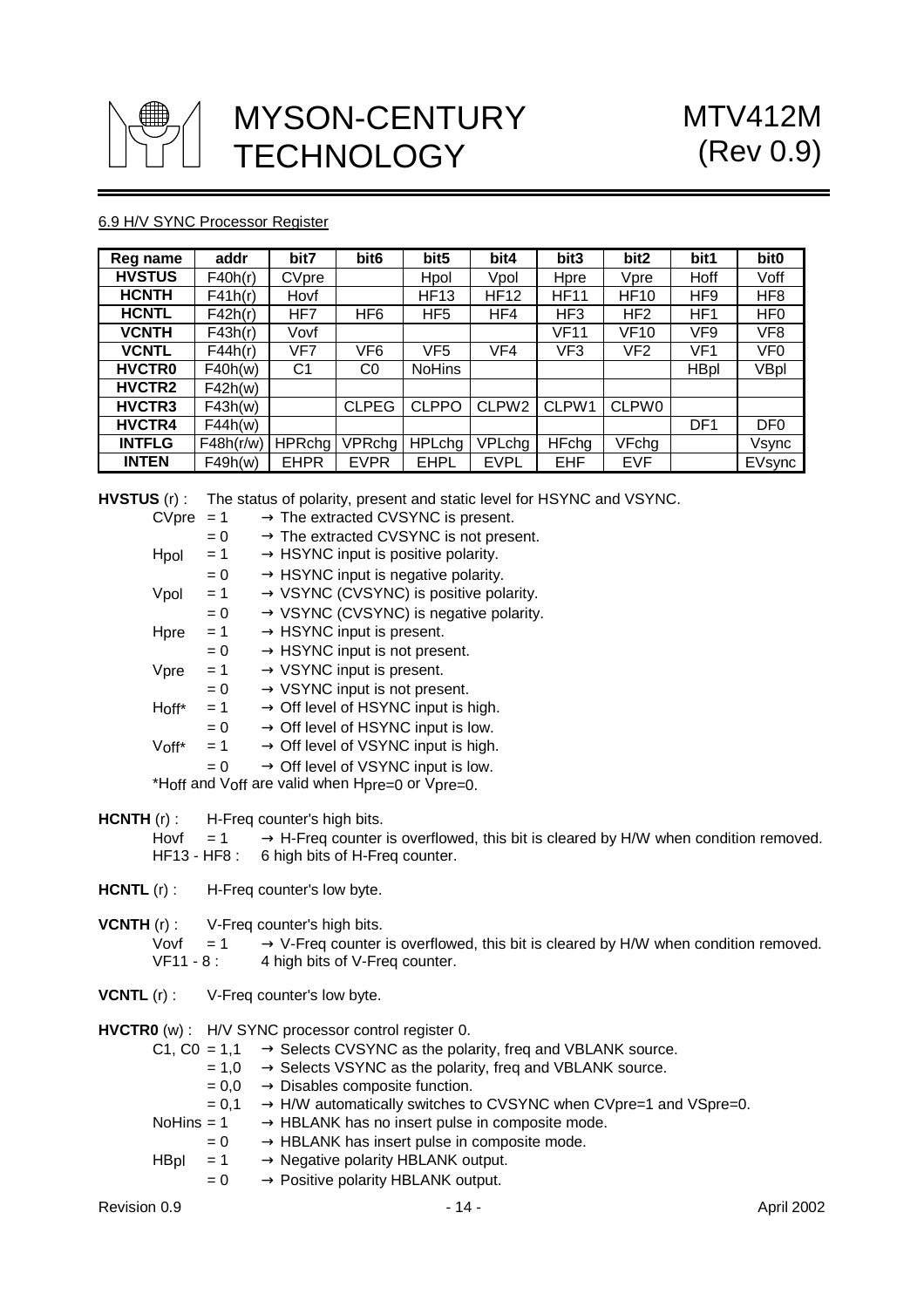

| VBpl                  | $= 1$<br>$= 0$ | $\rightarrow$ Negative polarity VBLANK output.<br>$\rightarrow$ Positive polarity VBLANK output.                                                                                                                                               |
|-----------------------|----------------|------------------------------------------------------------------------------------------------------------------------------------------------------------------------------------------------------------------------------------------------|
|                       |                | <b>HVCTR3</b> (w) : HSYNC clamp pulse control register.                                                                                                                                                                                        |
|                       | $CLPEG = 1$    | $\rightarrow$ Clamp pulse follows HSYNC leading edge.                                                                                                                                                                                          |
|                       | $= 0$          | $\rightarrow$ Clamp pulse follows HSYNC trailing edge.                                                                                                                                                                                         |
|                       | $CLPPO = 1$    | $\rightarrow$ Positive polarity clamp pulse output.                                                                                                                                                                                            |
|                       | $= 0$          | $\rightarrow$ Negative polarity clamp pulse output.                                                                                                                                                                                            |
|                       |                | CLPW2 : CLPW0 : Pulse width of clamp pulse is                                                                                                                                                                                                  |
|                       |                | [(CLPW2:CLPW0) + 1] x 0.167 µs for 12MHz X'tal selection.                                                                                                                                                                                      |
| $HVCTR4 (w)$ :        |                |                                                                                                                                                                                                                                                |
|                       | DF1, DF0:      |                                                                                                                                                                                                                                                |
|                       | $= 0,0$        | $\rightarrow$ The digital filter will treat any HSYNC pulse shorter than one OSC period<br>(83.33ns) as noise, between one and two OSC period (83.33ns to 166.67ns) as                                                                         |
|                       | $= 0,1$        | unknown region, and longer than two OSC period (166.67ns) as pulse.<br>$\rightarrow$ The digital filter will treat any HSYNC pulse shorter than half OSC period<br>(41.66ns) as noise, between half and one OSC period (41.66ns to 83.33ns) as |
|                       | $= 1, x$       | unknown region, and longer than one OSC period (83.33ns) as pulse.<br>$\rightarrow$ Disable the digital filter for HSYNC.                                                                                                                      |
| <b>INTFLG</b> $(w)$ : |                | Interrupt flag. An interrupt event will set its individual flag, and, if the corresponding interrupt                                                                                                                                           |
|                       |                | enable bit is set, the INT1 source of 8051 core will be driven by a zero level. Software<br>MUST clear this register while serving the interrupt routine.                                                                                      |
|                       | HPRchg= 1      | $\rightarrow$ No action.                                                                                                                                                                                                                       |
|                       | $= 0$          | $\rightarrow$ Clears HSYNC presence change flag.                                                                                                                                                                                               |
|                       | $VPRchg = 1$   | $\rightarrow$ No action.                                                                                                                                                                                                                       |
|                       | $= 0$          | $\rightarrow$ Clears VSYNC presence change flag.                                                                                                                                                                                               |
|                       | $HPLchg = 1$   | $\rightarrow$ No action.                                                                                                                                                                                                                       |
|                       | $= 0$          | $\rightarrow$ Clears HSYNC polarity change flag.                                                                                                                                                                                               |
|                       | $VPLchg = 1$   | $\rightarrow$ No action.                                                                                                                                                                                                                       |
|                       | $= 0$          | $\rightarrow$ Clears VSYNC polarity change flag.                                                                                                                                                                                               |
|                       | $HFchg = 1$    | $\rightarrow$ No action.                                                                                                                                                                                                                       |
|                       | $= 0$          | $\rightarrow$ Clears HSYNC frequency change flag.                                                                                                                                                                                              |
|                       | $VFchg = 1$    | $\rightarrow$ No action.                                                                                                                                                                                                                       |
|                       | $= 0$          | $\rightarrow$ Clears VSYNC frequency change flag.                                                                                                                                                                                              |
|                       | $Vsync = 1$    | $\rightarrow$ No action.                                                                                                                                                                                                                       |
|                       | $= 0$          | $\rightarrow$ Clears VSYNC interrupt flag.                                                                                                                                                                                                     |
| <b>INTFLG</b> $(r)$ : |                | Interrupt flag.                                                                                                                                                                                                                                |
|                       | HPRchg= 1      | $\rightarrow$ Indicates a HSYNC presence change.                                                                                                                                                                                               |
|                       | VPRchg= 1      | $\rightarrow$ Indicates a VSYNC presence change.                                                                                                                                                                                               |
|                       | $HPLchg = 1$   | $\rightarrow$ Indicates a HSYNC polarity change.                                                                                                                                                                                               |
|                       | $VPLchg = 1$   | $\rightarrow$ Indicates a VSYNC polarity change.                                                                                                                                                                                               |
|                       | $HFchg = 1$    | $\rightarrow$ Indicates a HSYNC frequency change or counter overflow.                                                                                                                                                                          |
|                       | $VFchg = 1$    | $\rightarrow$ Indicates a VSYNC frequency change or counter overflow.                                                                                                                                                                          |
|                       | $Vsync = 1$    | $\rightarrow$ Indicates a VSYNC interrupt.                                                                                                                                                                                                     |
| <b>INTEN</b> $(w)$ :  |                | Interrupt enable.                                                                                                                                                                                                                              |
|                       | $EHPR = 1$     | $\rightarrow$ Enables HSYNC presence change interrupt.                                                                                                                                                                                         |
|                       | $EVPR = 1$     | $\rightarrow$ Enables VSYNC presence change interrupt.                                                                                                                                                                                         |
|                       | $EHPL = 1$     | $\rightarrow$ Enables HSYNC polarity change interrupt.                                                                                                                                                                                         |
|                       | $EVPL = 1$     | $\rightarrow$ Enables VSYNC polarity change interrupt.                                                                                                                                                                                         |
| EHF                   | $= 1$          | $\rightarrow$ Enables HSYNC frequency change / counter overflow interrupt.                                                                                                                                                                     |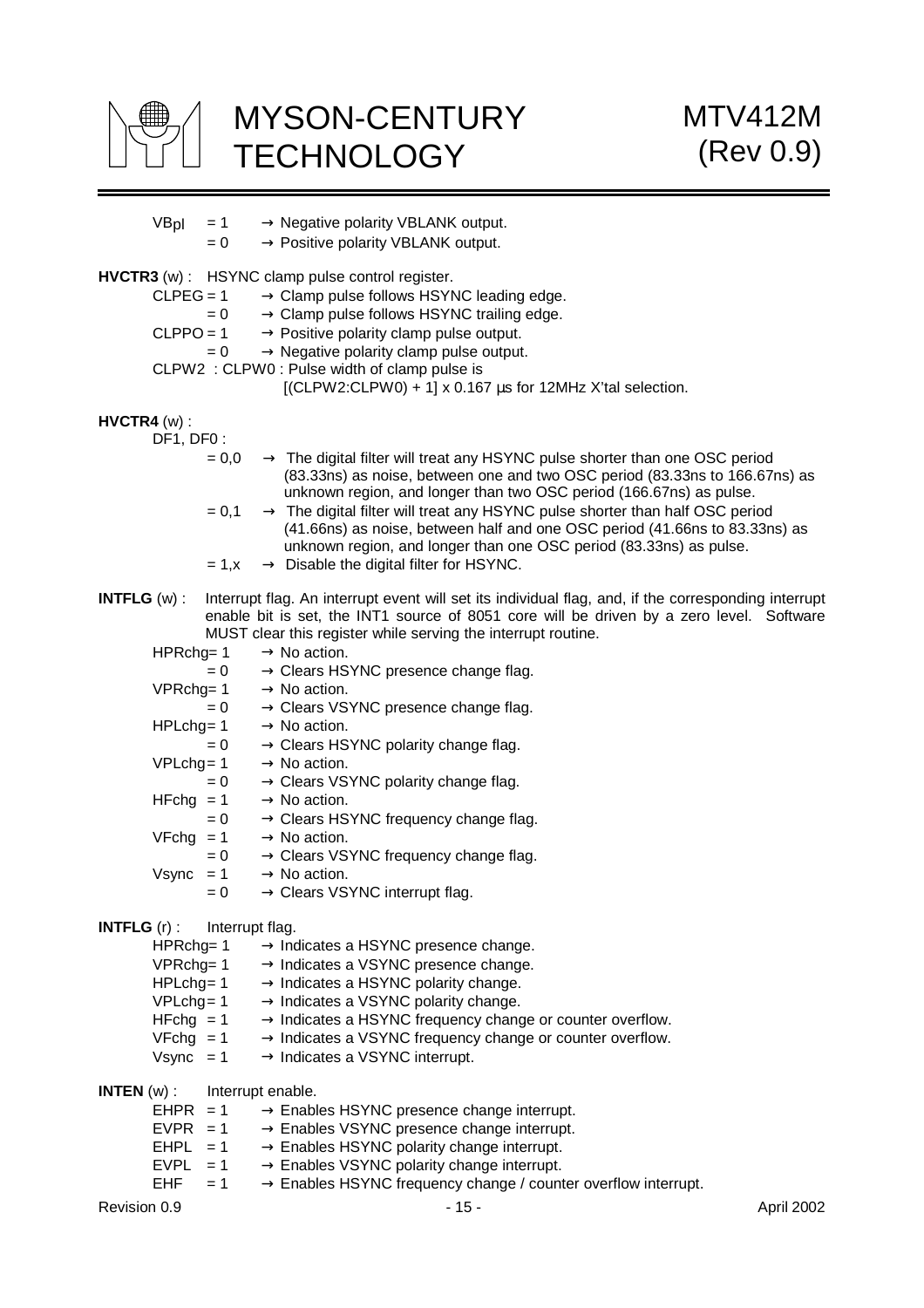

 $EVF = 1 \rightarrow$  Enables VSYNC frequency change / counter overflow interrupt.  $EVsync = 1 \rightarrow$  Enables VSYNC interrupt.

### **7. DDC & IIC Interface**

### 7.1 DDC1/DDC2x Mode, DDCRAM1/DDCRAM2 and SlaveA1/SlaveA2 block

The MTV412M supports VESA DDC for both D-sub and DVI interfaces through HSCL1/HSDA1 and HSCL2/HSDA2 pins. The HSCL1/HSDA1 pins access DDCRAM1 by SlaveA1, and the HSCL2/HSDA2 pins access DDCRAM2 by SlaveA2. The MTV412M enters DDC1 mode for both DDC channels after Reset. In this mode, VSYNC is used as data clock. The HSCL1/HSCL2 pin should remain at high. The data output to the HSDA1/HSDA2 pin is taken from a shift register in MTV412M. The shift register automatically fetches EDID data from the lower 128 bytes of the Dual Port RAM (DDCRAM1/DDCRAM2), then sends it in 9-bit packet formats inclusive of a null bit (=1) as packet separator. S/W may enable/disable the DDC1 function by setting/clearing the DDC1en control bit.

The MTV412M switches to DDC2x mode when it detects a high to low transition on the HSCL1/HSCL2 pin. In this mode, the SlaveA1/SlaveA2 IIC block automatically transmits/receives data to/from the IIC Master. The transmitted/received data is taken-from/saved-to the DDCRAM1/DDCRAM2. In simple words, MTV412M can behaves as two 24LC02 EEPROMs. The only thing S/W needs to do is to write the EDID data to DDCRAM1/DDCRAM2. These slave address of SlaveA1/SlaveA2 block can be chosen by S/W as 5 bit, 6-bit or 7-bit. For example, if S/W chooses 5-bit slave address as 10100b, the SlaveA1 IIC block then responds to slave address 10100xxb. The SlaveA1/SlaveA2 can be enabled/disabled by setting/clearing the EnslvA1/EnslvA2 bit. The lower/upper DDCRAM1/DDCRAM2 can/cannot be written by the IIC Master by setting/clearing the EN128w/En256w bit. Besides, if the Only128 control bit is set, the SlaveA1/SlaveA2 only accesses the lower 128 bytes of the DDCRAM1/DDCRAM2.

The MTV412M returns to DDC1 mode if HSCL1 is kept high for 128 VSYNC clock period. However, it locks in DDC2B mode if a valid IIC address (1010xxxb) has been detected on HSCL1/HSDA1 buses. The DDC2 flag reflects the current DDC status, S/W may clear it by writing a "0" to it.

#### 7.2 SlaveB Block

The SlaveB IIC block is connected to HSDA1 and HSCL1 pins only. This block can receive/transmit data using IIC protocols. S/W may write the SLVBADR register to determine the slave addresses.

In receive mode, the block first detects IIC slave address matching the condition then issues a SlvBMI interrupt. The data from HSDA1 is shifted into shift register then written to RCBBUF register when a data byte is received. The first byte loaded is word address (slave address is dropped). This block also generates a RCBI (receives buffer full interrupt) every time when the RCBBUF is loaded. If S/W is not able to read out the RCBBUF in time, the next byte in shift register is not written to RCBBUF and the slave block returns NACK to the master. This feature guarantees the data integrity of communication. The WadrB flag can tell S/W whether the data in RCBBUF is a word address or not.

In transmit mode, the block first detects IIC slave address matching the condition, then issues a SlvBMI interrupt. In the meantime, the data pre-stored in the TXBBUF is loaded into shift register, resulting in TXBBUF emptying and generates a TXBI (transmit buffer empty interrupt). S/W should write the TXBBUF a new byte for the next transfer before shift register empties. A failure of this process causes data corrupt. The TXBI occurs every time when shift register reads out the data from TXBBUF.

The SlvBMI is cleared by writing "0" to corresponding bit in INTFLG register. The RCBI is cleared by reading out RCBBUF. The TXBI is cleared by writing TXBBUF.

\*Please refer to the attachments about "Slave IIC Block Timing".

#### 7.3 Master Mode IIC Function Block

The master mode IIC block can be connected to the ISDA /ISCL pins or the HSDA1/HSCL1 pins, selected by Msel control bit. Its speed can be selected within the range of 50KHz-400KHz by S/W setting the MIICF1/MIICF0 control bit. The software program can access the external IIC device through this interface. A summary of master IIC access is illustrated as follows.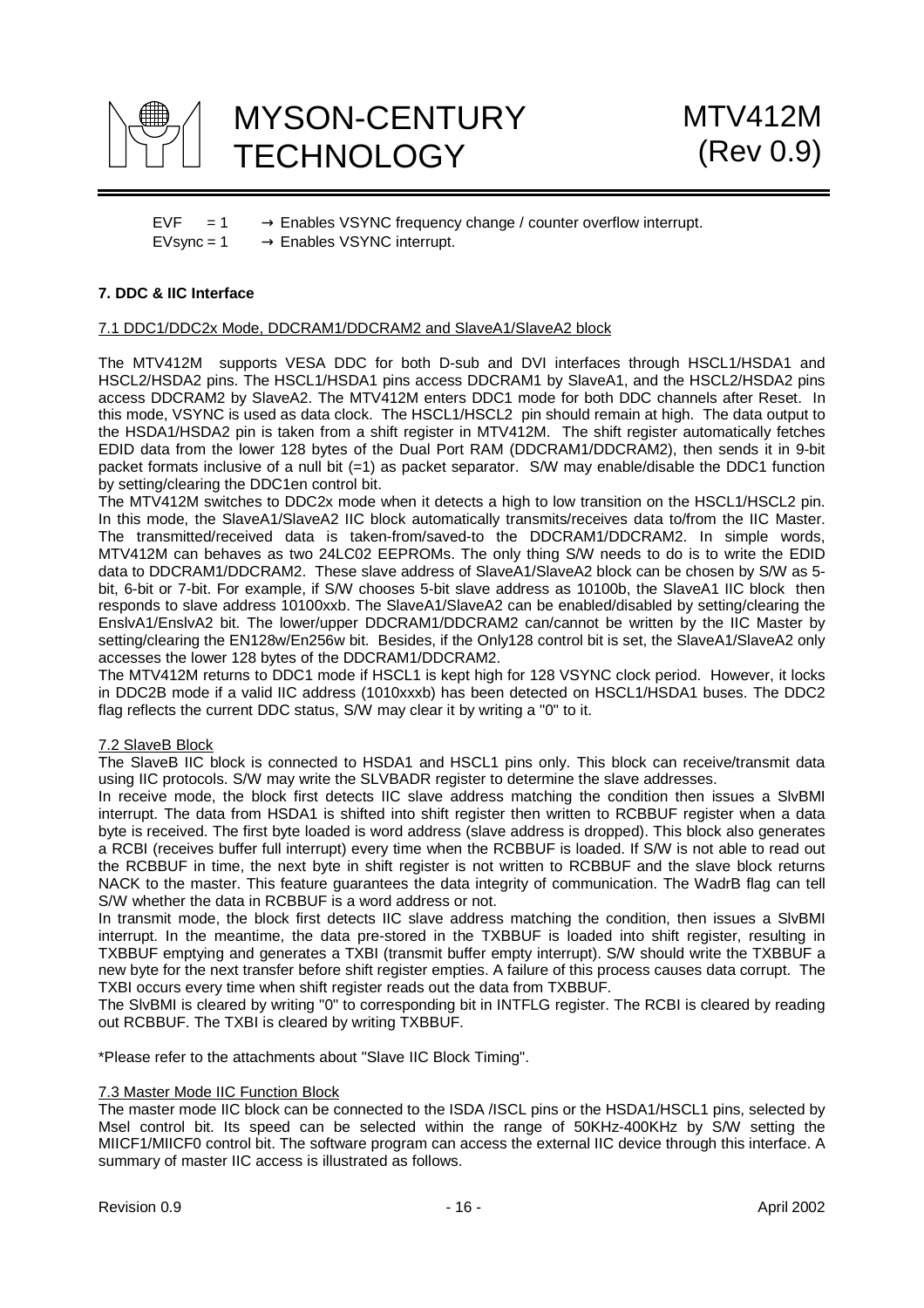

### 7.3.1. To write IIC Device

- 1. Write MBUF the Slave Address.
- 2. Set S bit to Start.
- 3. After the MTV412M transmits this byte, a MbufI interrupt is triggered.
- 4. Programs can write MBUF to transfer next byte or set P bit to stop.
- \* Please refer to the attachments about "Master IIC Transmit Timing".

7.3.2. To read IIC Device

- 1. Write MBUF the Slave Address.
- 2. Set S bit to Start.
- 3. After the MTV412M transmits this byte, a MbufI interrupt is triggered.
- 4. Set or reset the MAckO flag according to the IIC protocol.
- 5. Read out MBUF the useless byte to continue the data transfer.
- 6. After the MTV412M receives a new byte, the MbufI interrupt is triggered again.
- 7. Read MBUF also trigger the next receive operation, but set P bit before read can terminate the operation.

\* Please refer to the attachments about "Master IIC Receive Timing".

| Reg name        | addr       | bit7                            | bit <sub>6</sub> | bit <sub>5</sub>    | bit4                                    | bit3                 | bit <sub>2</sub> | bit1                      | bit <sub>0</sub> |
|-----------------|------------|---------------------------------|------------------|---------------------|-----------------------------------------|----------------------|------------------|---------------------------|------------------|
| <b>IICCTR</b>   | F00h(r/w)  | DDC <sub>2</sub> A <sub>1</sub> | DDC2A2           |                     |                                         |                      | <b>MAckO</b>     | P                         | S                |
| <b>IICSTUS</b>  | F01h(r)    | WadrB                           |                  | <b>SIvRWB</b>       | SAckIn                                  | <b>SLVS</b>          |                  |                           | MAckIn           |
| <b>INTFLG</b>   | F03h(r)    | TXBI                            | <b>RCBI</b>      | SIvBMI              | <b>STOPI</b>                            | <b>ReStal</b>        | WslvA1I          | WslvA2I                   | Mbufl            |
| <b>INTFLG</b>   | F03h(w)    |                                 |                  | SIvBMI              | <b>STOPI</b>                            | ReStal               | WslvA1I          | WslyA2I                   | Mbufl            |
| <b>INTEN</b>    | $F04h$ (w) | <b>ETXBI</b>                    | <b>ERCBI</b>     | <b>ESIvBMI</b>      | <b>ESTOPI</b>                           |                      |                  | EReStal EWSIvA1IEWSIvA2II | <b>EMbufl</b>    |
| <b>MBUF</b>     | F05h (r/w) |                                 |                  |                     | Master IIC receive/transmit data buffer |                      |                  |                           |                  |
| <b>DDCCTRA1</b> | $F06h$ (w) | DDC <sub>1en</sub>              | En128W           | En256W              | Only128                                 |                      |                  | SlvA1bs1 SlvA1bs0         |                  |
| <b>SLVA1ADR</b> | $F07h$ (w) | ENSI <sub>VA1</sub>             |                  |                     |                                         | Slave A1 IIC address |                  |                           |                  |
| <b>RCBBUF</b>   | F08h(r)    |                                 |                  |                     | Slave B IIC receive buffer              |                      |                  |                           |                  |
| <b>TXBBUF</b>   | F08h(w)    |                                 |                  |                     | Slave B IIC transmit buffer             |                      |                  |                           |                  |
| <b>SLVBADR</b>  | $F09h$ (w) | <b>ENSIVB</b>                   |                  | Slave B IIC address |                                         |                      |                  |                           |                  |
| <b>DDCCTRA2</b> | F86h (w)   | DDC <sub>1en</sub>              | En128W           | En256W              | Only128                                 |                      |                  | SlvA2bs1                  | SlvA2bs0         |
| <b>SLVA2ADR</b> | F87h (w)   | ENSIvA2                         |                  |                     |                                         | Slave A2 IIC address |                  |                           |                  |

**IICCTR** (r/w) : IIC interface status/control register.

|              | $DDC2A1 = 1$ | $\rightarrow$ DDC2 is active for HSCL1/HSDA1 pins.                                       |
|--------------|--------------|------------------------------------------------------------------------------------------|
|              | $= 0$        | $\rightarrow$ MTV412M remains in DDC1 mode for HSCL1/HSDA1 pins.                         |
| $DDC2A2 = 1$ |              | $\rightarrow$ DDC2 is active for HSCL2/HSDA2 pins.                                       |
|              | $= 0$        | $\rightarrow$ MTV412M remains in DDC1 mode for HSCL2/HSDA2 pins.                         |
| $MackO = 1$  |              | $\rightarrow$ In master receive mode, NACK is returned by MTV412M.                       |
|              | $= 0$        | $\rightarrow$ In master receive mode, ACK is returned by MTV412M.                        |
| S, P         |              | $=$ $\uparrow$ , 0 $\rightarrow$ Start condition when Master IIC is not during transfer. |
|              |              | $X = X$ , $\hat{I} \rightarrow$ Stop condition when Master IIC is not during transfer.   |
|              |              | $= 1, X \rightarrow$ Resume transfer after a read/write MBUF operation.                  |
|              |              | <b>IICSTUS</b> (r) : IIC interface status register.                                      |
|              | Wadr $B = 1$ | $\rightarrow$ The data in RCBBUF is word address.                                        |
| $SIVRWB = 1$ |              | $\rightarrow$ Current transfer is slave transmit                                         |
|              | $= 0$        | $\rightarrow$ Current transfer is slave receive                                          |
| $SackIn = 1$ |              | $\rightarrow$ The external IIC host respond NACK.                                        |
| $SLVS = 1$   |              | $\rightarrow$ The slave block has detected a START, cleared when STOP detected.          |

MAckIn =  $1 \rightarrow$  Master IIC bus error, no ACK received from the slave IIC device.

 $= 0 \rightarrow ACK$  received from the slave IIC device.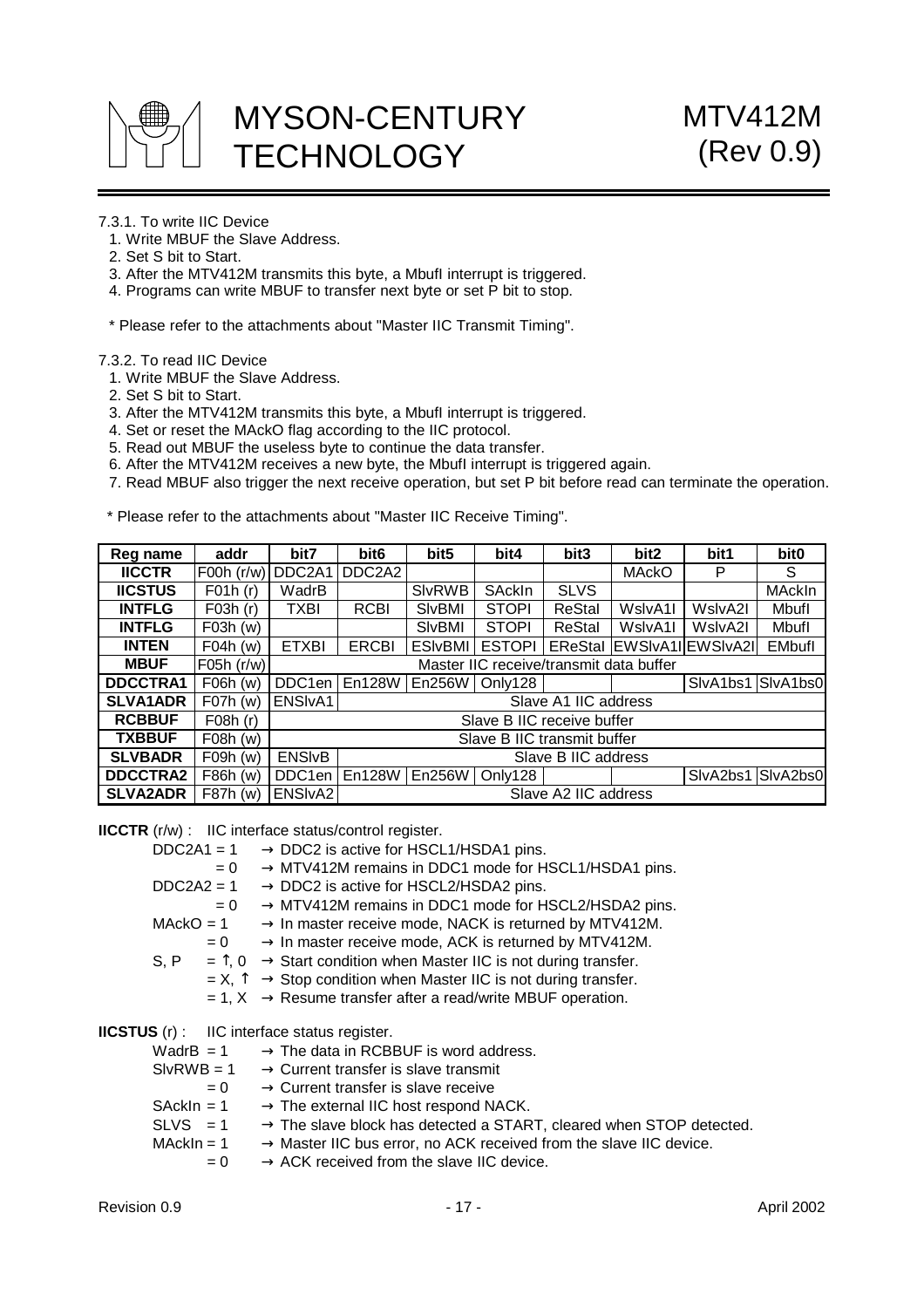

|                       |                   |                   | <b>INTFLG</b> (w) : Interrupt flag. A interrupt event will set its individual flag, and, if the corresponding interrupt                                 |
|-----------------------|-------------------|-------------------|---------------------------------------------------------------------------------------------------------------------------------------------------------|
|                       |                   |                   | enable bit is set, the 8051 INT1 source will be driven by a zero level. Software MUST clear<br>this register while serving the interrupt routine.       |
|                       | $SIVBM = 1$       |                   | $\rightarrow$ No action.                                                                                                                                |
|                       |                   |                   | $= 0 \rightarrow$ Clears SIvBMI flag.                                                                                                                   |
|                       |                   |                   | STOPI = 1 $\rightarrow$ No action.                                                                                                                      |
|                       |                   |                   | $= 0 \rightarrow$ Clears STOPI flag.                                                                                                                    |
|                       |                   | $ReStal = 1$      | $\rightarrow$ No action.                                                                                                                                |
|                       |                   | $= 0$             | $\rightarrow$ Clears ReStal flag.                                                                                                                       |
|                       |                   | $W$ slv $A1I = 1$ | $\rightarrow$ No action.                                                                                                                                |
|                       |                   | $= 0$             | $\rightarrow$ Clears WslvA1I flag.                                                                                                                      |
|                       | $W$ slvA2 $I = 1$ |                   | $\rightarrow$ No action.                                                                                                                                |
|                       |                   | $= 0$             | $\rightarrow$ Clears WslvA2I flag.                                                                                                                      |
|                       | Mbufl             | $= 1$             | $\rightarrow$ No action.                                                                                                                                |
|                       |                   | $= 0$             | $\rightarrow$ Clears Master IIC bus interrupt flag (Mbufl).                                                                                             |
|                       |                   |                   |                                                                                                                                                         |
| <b>INTFLG</b> $(r)$ : |                   | Interrupt flag.   |                                                                                                                                                         |
|                       | TXBI              | $= 1$             | $\rightarrow$ Indicates the TXBBUF need a new data byte, cleared by writing TXBBUF.                                                                     |
|                       | $RCBI = 1$        |                   | $\rightarrow$ Indicates the RCBBUF has received a new data byte, cleared by reading                                                                     |
|                       |                   |                   | RCBBUF.                                                                                                                                                 |
|                       | $SIVBM = 1$       |                   | $\rightarrow$ Indicates the slave IIC address B match condition.                                                                                        |
|                       | $STOPI = 1$       |                   | $\rightarrow$ Indicates the slave IIC has detected a STOP condition for HSCL1/HSDA1 pins.                                                               |
|                       | $ReStal = 1$      |                   | $\rightarrow$ Indicates the slave IIC has detected a repeat START condition for HSCL1/HSDA1<br>pins.                                                    |
|                       | $W$ slv $A1I = 1$ |                   | $\rightarrow$ Indicates the slave A1 IIC has detected a STOP condition of write mode.                                                                   |
|                       | $W$ slv $A2I = 1$ |                   | $\rightarrow$ Indicates the slave A2 IIC has detected a STOP condition of write mode.                                                                   |
|                       | Mbufl $= 1$       |                   | $\rightarrow$ Indicates a byte is sent/received to/from the master IIC bus.                                                                             |
| <b>INTEN</b> $(w)$ :  |                   |                   | Interrupt enable.                                                                                                                                       |
|                       |                   | $ETXBI = 1$       | $\rightarrow$ Enables TXBBUF interrupt.                                                                                                                 |
|                       |                   |                   | ERCBI = 1 $\rightarrow$ Enables RCBBUF interrupt.                                                                                                       |
|                       |                   | $ESIVBM = 1$      | $\rightarrow$ Enables slave address B match interrupt.                                                                                                  |
|                       | $ESTOPI = 1$      |                   | $\rightarrow$ Enables IIC bus STOP interrupt.                                                                                                           |
|                       | $EReStal = 1$     |                   | $\rightarrow$ Enables IIC bus repeat START interrupt.                                                                                                   |
|                       |                   |                   | EWSIvA1I = $1 \rightarrow$ Enables slave A1 IIC bus STOP of write mode interrupt.                                                                       |
|                       |                   |                   | EWSIvA2I = 1 $\rightarrow$ Enables slave A2 IIC bus STOP of write mode interrupt.                                                                       |
|                       | $EMbutI = 1$      |                   | $\rightarrow$ Enables Master IIC bus interrupt.                                                                                                         |
|                       |                   |                   |                                                                                                                                                         |
|                       |                   |                   | Mbuf (w) : Master IIC data shift register, after START and before STOP condition, write this register<br>resumes MTV412M's transmission to the IIC bus. |
|                       |                   |                   |                                                                                                                                                         |
| <b>Mbuf</b> $(r)$ :   |                   |                   | Master IIC data shift register, after START and before STOP condition, read this register                                                               |
|                       |                   |                   | resumes MTV412M's reception from the IIC bus.                                                                                                           |
|                       |                   |                   | <b>DDCCTRA1</b> (w) : DDC interface control register for HSCL1, HSDA1 pins.                                                                             |
|                       | $DDC1en = 1$      |                   | $\rightarrow$ Enables DDC1 data transfer in DDC1 mode.                                                                                                  |
|                       |                   | $= 0$             | $\rightarrow$ Disables DDC1 data transfer in DDC1 mode.                                                                                                 |
|                       | $En128W = 1$      |                   | $\rightarrow$ The lower 128 bytes (00-7F) of DDCRAM1 can be written by IIC master.                                                                      |
|                       |                   | $= 0$             | $\rightarrow$ The lower 128 bytes (00-7F) of DDCRAM1 cannot be written by IIC master.                                                                   |
|                       | $En256W = 1$      |                   | $\rightarrow$ The higher 128 bytes (80-FF) of DDCRAM1 can be written by IIC master.                                                                     |
|                       |                   | $= 0$             | $\rightarrow$ The higher 128 bytes (80-FF) of DDCRAM1 cannot be written by IIC master.                                                                  |
|                       | Only $128 = 1$    |                   | $\rightarrow$ The SlaveA1 always accesses EDID data from the lower 128 bytes of DDCRAM1.                                                                |

 $= 0 \rightarrow$  The SlaveA1 accesses EDID data from the whole 256 bytes DDCRAM1.

SlvA1bs1,SlvA1bs0 : Slave IIC block A1's slave address length.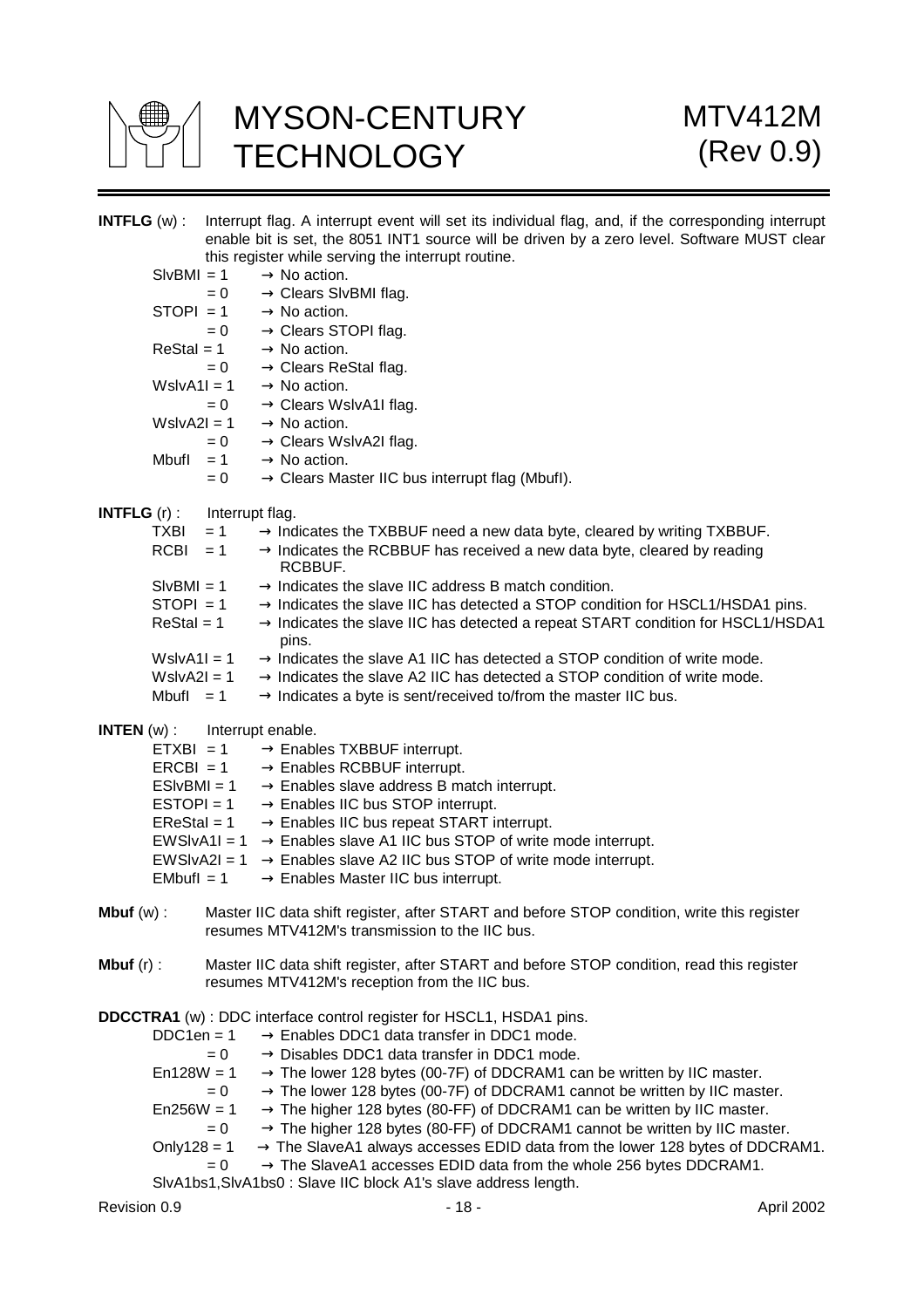

- $= 1.0 \rightarrow 5$ -bit slave address.
- $= 0.1 \rightarrow 6$ -bit slave address.
- $= 0.0 \rightarrow 7$ -bit slave address.

**SLVA1ADR** (w) : Slave IIC block A1's enable and address.

- EnslvA1=  $1 \rightarrow$  Enables slave IIC block A1.
	-
- $= 0 \rightarrow$  Disables slave IIC block A1.<br>bit6-0 : Slave IIC address A1 to which t Slave IIC address A1 to which the slave block should respond.
- **RCBBUF** (r) : Slave IIC block B receives data buffer.
- **TXBBUF** (w) : Slave IIC block B transmits data buffer.

**SLVBADR** (w) : Slave IIC block B's enable and address.

ENslvB = 1  $\rightarrow$  Enables slave IIC block B.  $= 0 \rightarrow$  Disables slave IIC block B.<br>bit6-0 Slave IIC address B to which t Slave IIC address B to which the slave block should respond.

**DDCCTRA2** (w) : DDC interface control register for HSCL2, HSDA2 pins.

| $DDC1en = 1$ | $\rightarrow$ Enables DDC1 data transfer in DDC1 mode.                                   |
|--------------|------------------------------------------------------------------------------------------|
| $= 0$        | $\rightarrow$ Disables DDC1 data transfer in DDC1 mode.                                  |
| $En128W = 1$ | $\rightarrow$ The lower 128 bytes (00-7F) of DDCRAM2 can be written by IIC master.       |
| $= 0$        | $\rightarrow$ The lower 128 bytes (00-7F) of DDCRAM2 cannot be written by IIC master.    |
| $En256W = 1$ | $\rightarrow$ The higher 128 bytes (80-FF) of DDCRAM2 can be written by IIC master.      |
| $= 0$        | $\rightarrow$ The higher 128 bytes (80-FF) of DDCRAM2 cannot be written by IIC master.   |
| Only128 = 1  | $\rightarrow$ The SlaveA2 always accesses EDID data from the lower 128 bytes of DDCRAM2. |
| $= 0$        | $\rightarrow$ The SlaveA2 accesses EDID data from the whole 256 bytes DDCRAM2.           |
|              | SIvA2bs1, SIvA2bs0: Slave IIC block A2's slave address length.                           |
|              | $= 1.0 \rightarrow 5$ -bit slave address.                                                |
|              | $= 0.1 \rightarrow 6$ -bit slave address.                                                |
|              | $= 0.0 \rightarrow 7$ -bit slave address.                                                |
|              |                                                                                          |

**SLVA2ADR** (w) : Slave IIC block A2's enable and address.

| $EnslvA2 = 1$ | $\rightarrow$ Enables slave IIC block A2.                     |
|---------------|---------------------------------------------------------------|
| $= 0$         | $\rightarrow$ Disables slave IIC block A2.                    |
| bit6-0 : .    | Slave IIC address A2 to which the slave block should respond. |

#### **8. Low Power Reset (LVR) & Watchdog Timer**

When the voltage level of power supply is below 3.8V(+/-0.2V) / 2.5V(+/-0.15V) in 5V / 3.3V applications for a specific period of time, the LVR generates a chip reset signal. After the power supply is above 3.8V(+/- 0.2V) / 2.5V(+/-0.15V) in 5V / 3.3V applications, LVR maintains in reset state for 144 X'tal cycle to guarantee the chip exit reset condition with a stable X'tal oscillation.

The Watchdog Timer automatically generates a device reset when it is overflowed. The interval of overflow is 0.25 sec x N, where N is a number from 1 to 8, and can be programmed via register WDT(2:0). The timer function is disabled after power on reset, users can activate this function by setting WEN, and clear the timer by setting WCLR.

#### **9. A/D converter**

The MTV312M is equipped with four VDD range 8-bit A/D converters. So if the VDD = 5V/3.3V, and then the ADC conversion range is 5V/3.3V, S/W can select the current convert channel by setting the SADC1/SADC0 bit. The refresh rate for the ADC is OSC freq./1536 (128us for 12MHz X'tal).

Revision 0.9 **- 19 - April 2002** - 19 - April 2002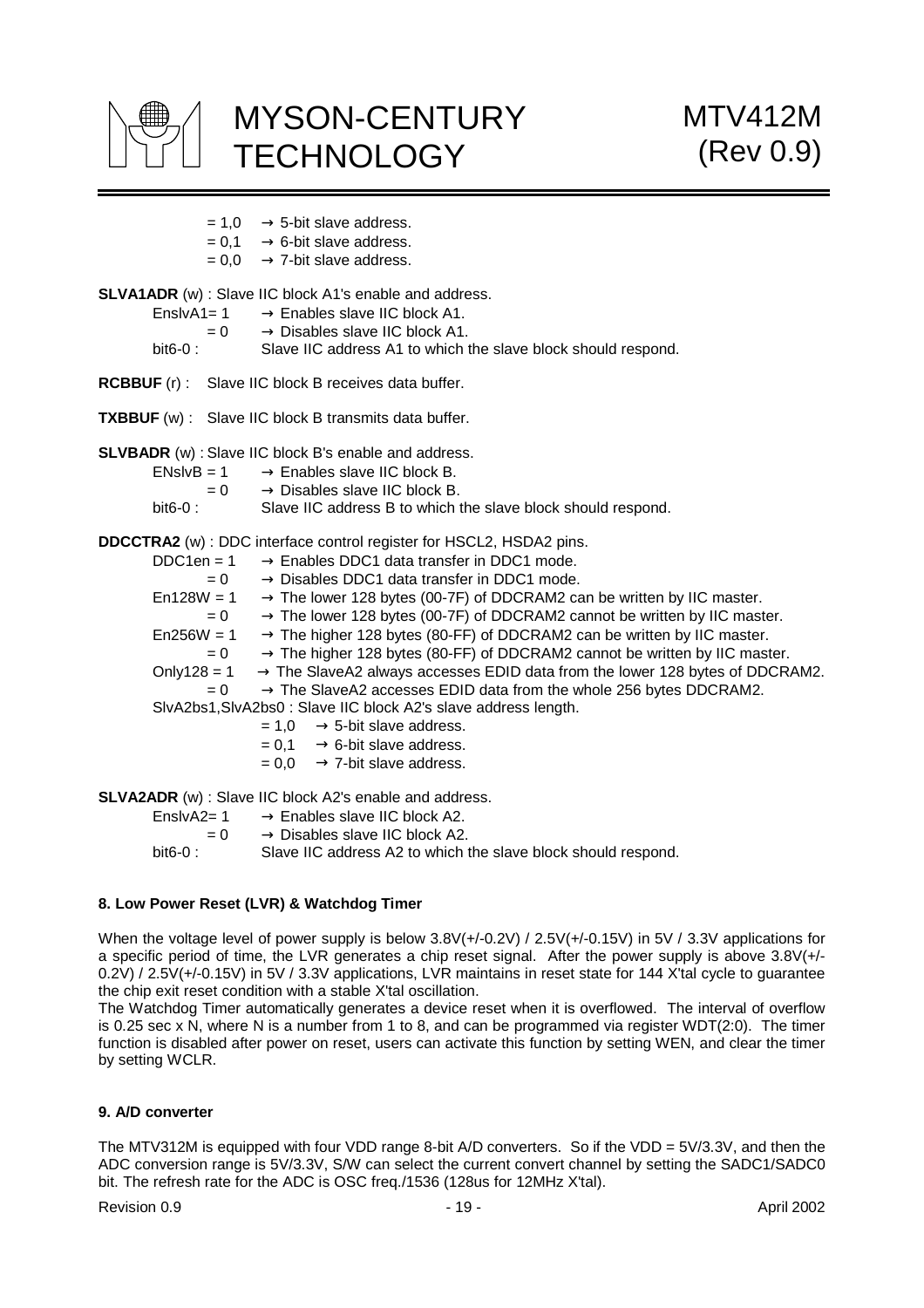

The ADC compares the input pin voltage with internal VDD\*N/64 voltage (where  $N = 0 - 255$ ). The ADC output value is N when pin voltage is greater than VDD\*N/255 and smaller than VDD\*(N+1)/255.

| Reg name          | addr         | bit7                             | bit <sub>6</sub>                      | bit5 | bit4                                            | bit3               | bit2              | bit1              | bit <sub>0</sub>  |
|-------------------|--------------|----------------------------------|---------------------------------------|------|-------------------------------------------------|--------------------|-------------------|-------------------|-------------------|
| <b>ADC</b>        | F10h (w)     | <b>ENADC</b>                     |                                       |      |                                                 | SADC3              | SADC <sub>2</sub> | SADC <sub>1</sub> | SADC <sub>0</sub> |
| <b>ADC</b>        | F10h(r)      |                                  |                                       |      |                                                 | ADC convert result |                   |                   |                   |
| <b>WDT</b>        | F18h(w)      | <b>WEN</b>                       | <b>WCLR</b>                           |      |                                                 |                    | WDT <sub>2</sub>  | WDT1              | WDT0              |
| $WDT(w)$ :        |              | Watchdog Timer control register. |                                       |      |                                                 |                    |                   |                   |                   |
| <b>WEN</b>        |              | $= 1$                            | $\rightarrow$ Enables Watchdog Timer. |      |                                                 |                    |                   |                   |                   |
| <b>WCLR</b>       |              | $= 1$                            | $\rightarrow$ Clears Watchdog Timer.  |      |                                                 |                    |                   |                   |                   |
|                   | WDT2: WDT0   | $= 0$                            |                                       |      | $\rightarrow$ Overflow interval = 8 x 0.25 sec. |                    |                   |                   |                   |
|                   |              | $= 1$                            |                                       |      | $\rightarrow$ Overflow interval = 1 x 0.25 sec. |                    |                   |                   |                   |
|                   |              | $= 2$                            |                                       |      | $\rightarrow$ Overflow interval = 2 x 0.25 sec. |                    |                   |                   |                   |
|                   |              | $= 3$                            |                                       |      | $\rightarrow$ Overflow interval = 3 x 0.25 sec. |                    |                   |                   |                   |
|                   |              | $=4$                             |                                       |      | $\rightarrow$ Overflow interval = 4 x 0.25 sec. |                    |                   |                   |                   |
|                   |              | $= 5$                            |                                       |      | $\rightarrow$ Overflow interval = 5 x 0.25 sec. |                    |                   |                   |                   |
|                   |              | $= 6$                            |                                       |      | $\rightarrow$ Overflow interval = 6 x 0.25 sec. |                    |                   |                   |                   |
|                   |              | $= 7$                            |                                       |      | $\rightarrow$ Overflow interval = 7 x 0.25 sec. |                    |                   |                   |                   |
| $ADC(w)$ :        | ADC control. |                                  |                                       |      |                                                 |                    |                   |                   |                   |
| <b>ENADC</b>      |              | $= 1$                            | $\rightarrow$ Enables ADC.            |      |                                                 |                    |                   |                   |                   |
| SADC <sub>0</sub> |              | $= 1$                            | $\rightarrow$ Selects ADC0 pin input. |      |                                                 |                    |                   |                   |                   |
| SADC <sub>1</sub> |              | $= 1$                            | $\rightarrow$ Selects ADC1 pin input. |      |                                                 |                    |                   |                   |                   |
| SADC <sub>2</sub> |              | $= 1$                            | $\rightarrow$ Selects ADC2 pin input. |      |                                                 |                    |                   |                   |                   |
| SADC <sub>3</sub> |              | $= 1$                            | $\rightarrow$ Selects ADC3 pin input. |      |                                                 |                    |                   |                   |                   |

**ADC** (r) : ADC convert result.

#### **11. In System Programming function (ISP)**

The Flash memory can be programmed by a specific WRITER in parallel mode, or by IIC Host in serial mode while the system is working. The features of ISP are outlined as below:

- 1. Single 3.3V power supply for Program/Erase/Verify.
- 2. Block Erase: 1024 bytes for Program Code, 10mS
- 3. Whole Flash erase (Blank): 10mS
- 4. Byte/Word programming Cycle time: 60uS per byte
- 5. Read access time: 50ns
- 6. Only one two-pin IIC bus (shared with DDC2) is needed for ISP in user/factory mode.
- 7. IIC Bus clock rates up to 140KHz.
- 8. Whole 128K-byte Flash programming within 12 Sec.
- 9. CRC check provides 100% coverage for all single/double bit errors.

There are two methods to enter the ISP mode which are described as below: Method 1). The Valid ISP Slave Address and Compared data are transmitted Method 2). Write 93h to ISP enable register (ISPEN)

| Reg name      | addr    | bit7 | bit6                     | bit <sub>5</sub> | bit4                         | bit3 | bit2 | bit <sup>1</sup> | bit <sub>0</sub> |
|---------------|---------|------|--------------------------|------------------|------------------------------|------|------|------------------|------------------|
| <b>ISPSLV</b> | F0Bh(w) |      | <b>ISP Slave address</b> |                  |                              |      |      |                  |                  |
| ISPEN         | FOCh(w) |      |                          |                  | Write 93h to enable ISP Mode |      |      |                  |                  |

**ISPSLV** (w) : ISP Slave IIC's address.

 bit7-2 : ISP Slave IIC's address to which the ISP block should respond. The default value is 100101. **ISPEN**(w) : Write 93h to enable ISP Mode for ISP enable method 2.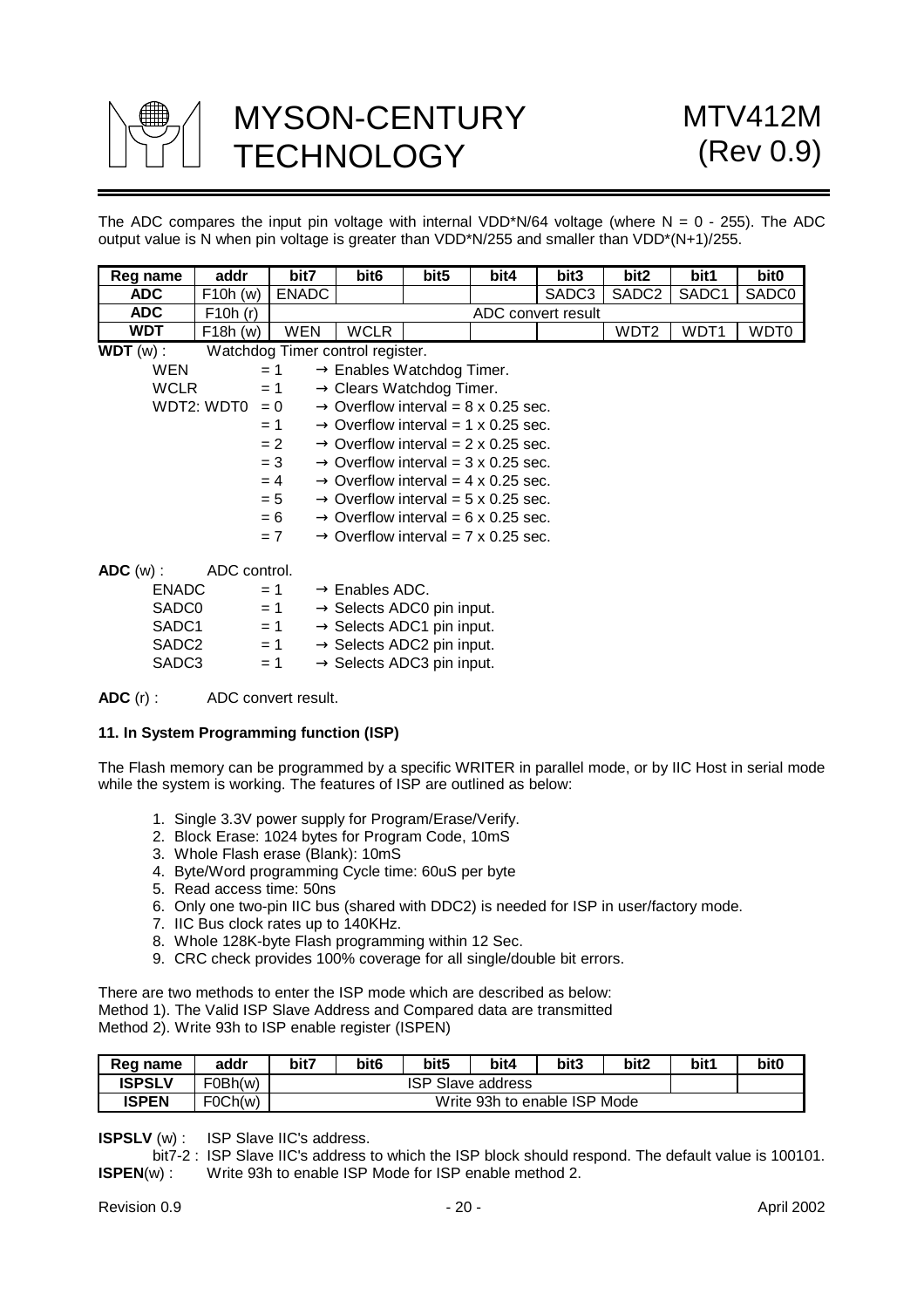

## **Memory Map of XFR**

| Reg name          | addr                                                       | bit7             | bit <sub>6</sub> | bit5                               | $\overline{bit4}$        | bit3                         | bit2                                      | bit1    | bit <sub>0</sub>  |
|-------------------|------------------------------------------------------------|------------------|------------------|------------------------------------|--------------------------|------------------------------|-------------------------------------------|---------|-------------------|
| <b>IICCTR</b>     | F00h(r/w)                                                  | DDC <sub>2</sub> |                  |                                    |                          |                              | <b>MAckO</b>                              | P       | S                 |
| <b>IICSTUS</b>    | $\overline{F}$ 01h $(r)$                                   | WadrB            |                  | SI <sub>vRWB</sub>                 | SAckIn                   | <b>SLVS</b>                  |                                           |         | MAckIn            |
| <b>INTFLG</b>     | $\overline{F03}h(r)$                                       | <b>TXBI</b>      | <b>RCBI</b>      | SIvBMI                             | <b>STOPI</b>             | ReStal                       | <b>WSIvAI</b>                             |         | Mbufl             |
| <b>INTFLG</b>     | $\overline{F03h}$ (w)                                      |                  |                  | SIvBMI                             | <b>STOPI</b>             | ReStal                       | <b>WSIvAI</b>                             |         | Mbufl             |
| <b>INTEN</b>      | $F04h$ (w)                                                 | <b>ETXBI</b>     | <b>ERCBI</b>     |                                    |                          |                              | ESIvBMI ESTOPI EReStal EWSIvAI            |         | EMbufl            |
| <b>MBUF</b>       | F05h (r/w)                                                 |                  |                  |                                    |                          |                              | Master IIC receives/transmits data buffer |         |                   |
| <b>DDCCTR</b>     | F06h (w)                                                   |                  |                  | DDC1en   En128W   En256W   Only128 |                          |                              |                                           | SlvAbs1 | SlvAbs0           |
| <b>SLVAADR</b>    | F07h(w)                                                    | <b>ENSIVA</b>    |                  |                                    |                          | Slave A IIC address          |                                           |         |                   |
| <b>RCBBUF</b>     | F08h (r)                                                   |                  |                  |                                    |                          | Slave B IIC receives buffer  |                                           |         |                   |
| <b>TXBBUF</b>     | F08h (w)                                                   |                  |                  |                                    |                          | Slave B IIC transmits buffer |                                           |         |                   |
| <b>SLVBADR</b>    | F09h (w)                                                   | <b>ENSIVB</b>    |                  |                                    |                          | Slave B IIC address          |                                           |         |                   |
| <b>ISPSLV</b>     | FOBh(w)                                                    |                  |                  |                                    | <b>ISP Slave address</b> |                              |                                           |         |                   |
| <b>ISPEN</b>      | FOCh(w)                                                    |                  |                  |                                    |                          | Write 93h to enable ISP Mode |                                           |         |                   |
| <b>ISPCMP1</b>    | FODh(w)                                                    |                  |                  |                                    |                          | ISP compared data 1 [7:0]    |                                           |         |                   |
| <b>ISPCMP2</b>    | FOEh(w)                                                    |                  |                  |                                    |                          | ISP compared data 2 [7:0]    |                                           |         |                   |
| <b>ISPCMP3</b>    | F0Fh(w)                                                    |                  |                  |                                    |                          | ISP compared data 3 [7:0]    |                                           |         |                   |
| <b>ADC</b>        | F10h (w)                                                   | <b>ENADC</b>     |                  |                                    |                          | SADC3                        | SADC <sub>2</sub>                         | SADC1   | SADC <sub>0</sub> |
| <b>ADC</b>        | $\overline{F}$ 10h $(r)$                                   |                  |                  |                                    |                          |                              | <b>ADC convert Result</b>                 |         |                   |
| <b>WDT</b>        | $\overline{F18h}$ (w)                                      | <b>WEN</b>       | <b>WCLR</b>      |                                    |                          |                              | WDT <sub>2</sub>                          | WDT1    | WDT0              |
| DA <sub>0</sub>   | F20h(r/w)                                                  |                  |                  |                                    |                          | Pulse width of PWM DAC 0     |                                           |         |                   |
| DA <sub>1</sub>   | F21h(r/w)                                                  |                  |                  |                                    |                          | Pulse width of PWM DAC 1     |                                           |         |                   |
| DA <sub>2</sub>   | F22h(r/w)                                                  |                  |                  |                                    |                          | Pulse width of PWM DAC 2     |                                           |         |                   |
| DA <sub>3</sub>   | F23h(r/w)                                                  |                  |                  |                                    |                          | Pulse width of PWM DAC 3     |                                           |         |                   |
| DA4               | F24h(r/w)                                                  |                  |                  |                                    |                          | Pulse width of PWM DAC 4     |                                           |         |                   |
| DA5               | $\overline{F2}5h(r/w)$                                     |                  |                  |                                    |                          | Pulse width of PWM DAC 5     |                                           |         |                   |
| DA6               | F26h(r/w)                                                  |                  |                  |                                    |                          | Pulse width of PWM DAC 6     |                                           |         |                   |
| DA7               | F27h(r/w)                                                  |                  |                  |                                    |                          | Pulse width of PWM DAC 7     |                                           |         |                   |
| DA8               | $\overline{F28h(r/w)}$                                     |                  |                  |                                    |                          | Pulse width of PWM DAC 8     |                                           |         |                   |
| DA <sub>9</sub>   | F29h(r/w)                                                  |                  |                  |                                    |                          | Pulse width of PWM DAC 9     |                                           |         |                   |
| <b>DA10</b>       | F2Ah(r/w)                                                  |                  |                  |                                    |                          | Pulse width of PWM DAC 10    |                                           |         |                   |
| <b>DA11</b>       | $\overline{F2Bh}$ (r/w)                                    |                  |                  |                                    |                          | Pulse width of PWM DAC 11    |                                           |         |                   |
| <b>DA12</b>       | F2Ch(r/w)                                                  |                  |                  |                                    |                          | Pulse width of PWM DAC 12    |                                           |         |                   |
| <b>DA13</b>       | F2Dh(r/w)                                                  |                  |                  |                                    |                          | Pulse width of PWM DAC 13    |                                           |         |                   |
| PORT5             | F30h(r/w)                                                  |                  |                  |                                    |                          |                              |                                           |         | P <sub>50</sub>   |
| PORT5             | F31h(r/w)                                                  |                  |                  |                                    |                          |                              |                                           |         | P <sub>51</sub>   |
| PORT5             | F32h(r/w)                                                  |                  |                  |                                    |                          |                              |                                           |         | P <sub>52</sub>   |
| PORT5             | $\overline{F33h(r/w)}$                                     |                  |                  |                                    |                          |                              |                                           |         | P53               |
| PORT5             | F34h(r/w)                                                  |                  |                  |                                    |                          |                              |                                           |         | P <sub>54</sub>   |
| PORT5             | $\overline{F35h}$ (r/w)                                    |                  |                  |                                    |                          |                              |                                           |         | P <sub>55</sub>   |
| PORT5             | F36h(r/w)                                                  |                  |                  |                                    |                          |                              |                                           |         | P <sub>56</sub>   |
| PORT6             | F38h(r/w)                                                  |                  |                  |                                    |                          |                              |                                           |         | P60               |
| PORT <sub>6</sub> | F39h(r/w)                                                  |                  |                  |                                    |                          |                              |                                           |         | P61               |
| PORT6             | F3Ah(r/w)                                                  |                  |                  |                                    |                          |                              |                                           |         | P62               |
| PORT <sub>6</sub> | F3Bh(r/w)                                                  |                  |                  |                                    |                          |                              |                                           |         | P63               |
| PORT <sub>6</sub> | F3Ch(r/w)                                                  |                  |                  |                                    |                          |                              |                                           |         | P64               |
| PORT6             | F3Dh(r/w)                                                  |                  |                  |                                    |                          |                              |                                           |         | P65               |
| PORT6             | $\overline{\mathsf{F3}}\mathsf{Eh}(\mathsf{r}/\mathsf{w})$ |                  |                  |                                    |                          |                              |                                           |         | P66               |
| PORT6             | F3Fh(r/w)                                                  |                  |                  |                                    |                          |                              |                                           |         | P67               |
| <b>HVSTUS</b>     | F40h(r)                                                    | CVpre            |                  | Hpol                               | Vpol                     | <b>Hpre</b>                  | Vpre                                      | Hoff    | Voff              |
| <b>HCNTH</b>      | F41h(r)                                                    | Hovf             |                  | <b>HF13</b>                        | <b>HF12</b>              | <b>HF11</b>                  | <b>HF10</b>                               | HF9     | HF <sub>8</sub>   |
|                   |                                                            |                  |                  |                                    |                          |                              |                                           |         |                   |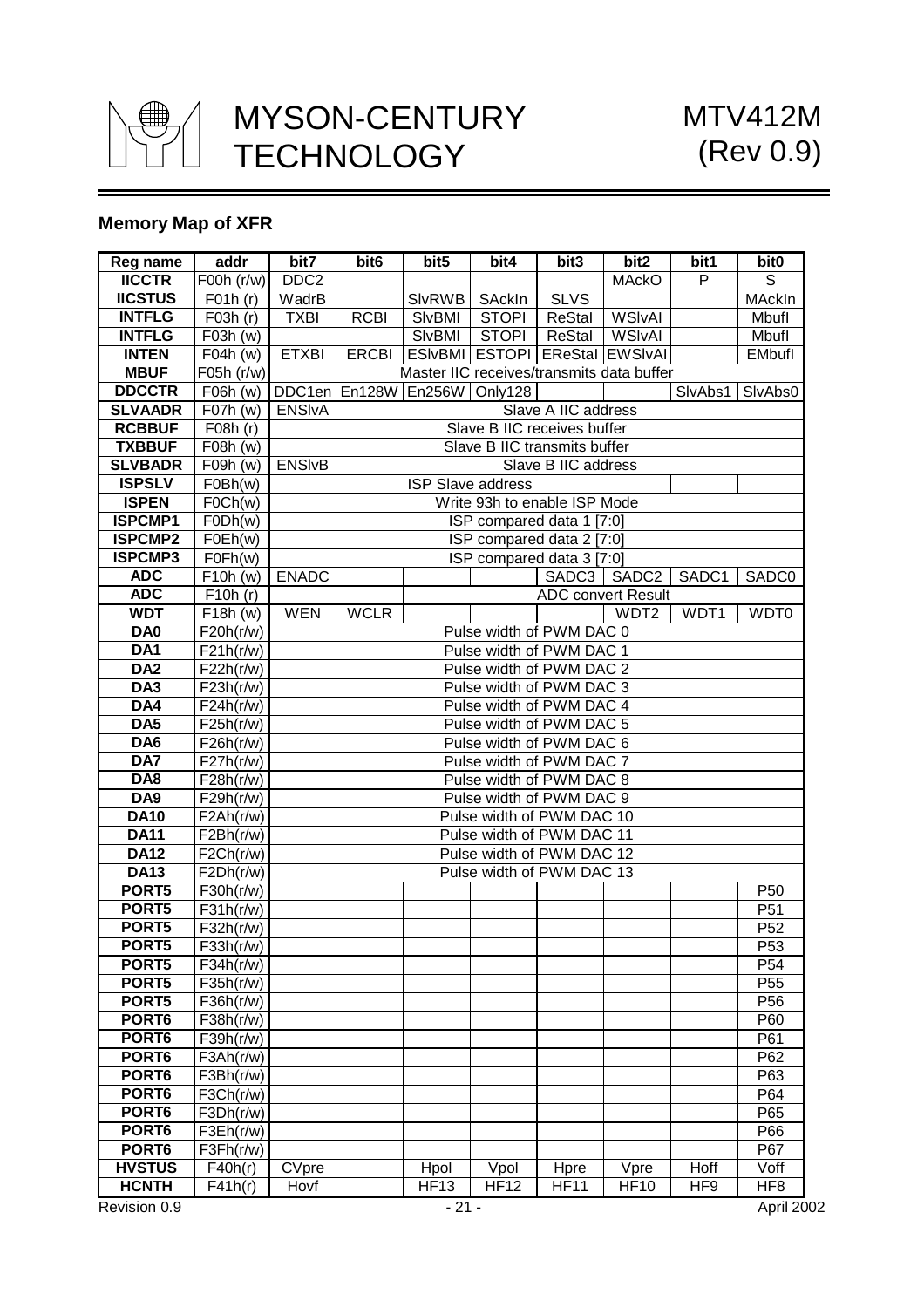

# MTV412M (Rev 0.9)

| <b>HCNTL</b>  | F42h(r)               | HF7               | HF <sub>6</sub>    | HF <sub>5</sub>   | HF4               | HF <sub>3</sub>     | HF <sub>2</sub>     | HF <sub>1</sub>   | HF <sub>0</sub>   |
|---------------|-----------------------|-------------------|--------------------|-------------------|-------------------|---------------------|---------------------|-------------------|-------------------|
| <b>VCNTH</b>  | F43h(r)               | Vovf              |                    |                   |                   | VF11                | $V$ F <sub>10</sub> | VF9               | VF8               |
| <b>VCNTL</b>  | F44h(r)               | V <sub>F7</sub>   | VF <sub>6</sub>    | VF <sub>5</sub>   | VFA               | VF <sub>3</sub>     | VF2                 | VF1               | VF <sub>0</sub>   |
| <b>HVCTRO</b> | $\overline{F}$ 40h(w) | C <sub>1</sub>    |                    | <b>NoHins</b>     |                   |                     |                     |                   |                   |
| <b>HVCTR3</b> |                       |                   | CO<br><b>CLPEG</b> | <b>CLPPO</b>      | CLPW <sub>2</sub> | CLPW1               | CLPW0               | <b>HBpl</b>       | VBpl              |
| <b>HVCTR4</b> | F43h(w)               |                   |                    |                   |                   |                     |                     | DF1               | DF <sub>0</sub>   |
|               | $\overline{F44}h(w)$  | VCpol             |                    |                   |                   |                     |                     |                   |                   |
| <b>INTFLG</b> | F48h(r/w)             | <b>HPRchg</b>     | VPRchg             | <b>HPLchg</b>     | VPLchg            | $\overline{HF}$ chg | VFchg               |                   | Vsync             |
| <b>INTEN</b>  | F49h(w)               | <b>EHPR</b>       | <b>EVPR</b>        | <b>EHPL</b>       | <b>EVPL</b>       | EHF                 | <b>EVF</b>          |                   | EVsync            |
| <b>PADMOD</b> | F50h(w)               | DA13E             | DA12E              | DA11E             | DA10E             | AD3E                | AD2E                | AD1E              | <b>AD0E</b>       |
| <b>PADMOD</b> | F51h(w)               |                   | <b>P56E</b>        | <b>P55E</b>       | <b>P54E</b>       | <b>P53E</b>         | <b>P52E</b>         | <b>P51E</b>       | <b>P50E</b>       |
| <b>PADMOD</b> | F52h(w)               | HIIC1E            | <b>IIICE</b>       | HIIC2E            | <b>CKOE</b>       | <b>HCLPE</b>        | <b>P42E</b>         | $\overline{P41E}$ | <b>P40E</b>       |
| <b>PADMOD</b> | F53h(w)               |                   | P56oe              | P55oe             | P54oe             | P53oe               | P52oe               | P51oe             | P50oe             |
| <b>PADMOD</b> | F54h(w)               | P67oe             | P66oe              | P65oe             | P64oe             | P63oe               | P62oe               | P61oe             | P60oe             |
| <b>PADMOD</b> | F55h(w)               | COP <sub>17</sub> | COP <sub>16</sub>  | COP <sub>15</sub> | COP14             | COP <sub>13</sub>   | COP <sub>12</sub>   | COP11             | COP <sub>10</sub> |
| <b>OPTION</b> | F56h(w)               | <b>PWMF</b>       | <b>DIV253</b>      | <b>FclkE</b>      |                   | <b>ENSCL</b>        | Msel                | MIICF1            | <b>MIICF0</b>     |
| PORT4         | F58h(w)               |                   |                    |                   |                   |                     |                     |                   | P40               |
| PORT4         | F59h(w)               |                   |                    |                   |                   |                     |                     |                   | P41               |
| PORT4         | F5Ah(w)               |                   |                    |                   |                   |                     |                     |                   | $\overline{P42}$  |
| <b>PADMOD</b> | F5Eh(w)               |                   |                    |                   | <b>P74E</b>       | P73E                | <b>P72E</b>         | <b>P71E</b>       | P70E              |
| <b>PADMOD</b> | F5Fh(w)               | P77oe             | P76oe              | P75oe             | P74oe             | P73oe               | P72oe               | P71oe             | P70oe             |
| PORT7         | F70h(r/w)             |                   |                    |                   |                   |                     |                     |                   | P70               |
| PORT7         | F71h(r/w)             |                   |                    |                   |                   |                     |                     |                   | P71               |
| PORT7         | F72h(r/w)             |                   |                    |                   |                   |                     |                     |                   | $\overline{P72}$  |
| PORT7         | F73h(r/w)             |                   |                    |                   |                   |                     |                     |                   | P73               |
| PORT7         | F74h(r/w)             |                   |                    |                   |                   |                     |                     |                   | P74               |
| PORT7         | F75h(r/w)             |                   |                    |                   |                   |                     |                     |                   | P75               |
| PORT7         | F76h(r/w)             |                   |                    |                   |                   |                     |                     |                   | $\overline{P76}$  |
| PORT7         | F77h(r/w)             |                   |                    |                   |                   |                     |                     |                   | P77               |
| <b>EPADRH</b> | FF1h(w)               |                   |                    |                   |                   |                     | EADR10              | EADR9             | EADR8             |
| <b>EPADRL</b> | FF2h(w)               | EADR7             | EADR6              | EADR <sub>5</sub> | EADR4             | EADR3               | EADR <sub>2</sub>   | EADR1             | EADR0             |
| <b>EPDATA</b> | FF3h(r/w)             |                   |                    |                   |                   | <b>EDATA [7:0]</b>  |                     |                   |                   |
| <b>INTFLG</b> | FF4h(r/w)             |                   |                    |                   |                   |                     |                     |                   | <b>EPbpf</b>      |
| <b>INTEN</b>  | FF5h(w)               |                   |                    |                   |                   |                     |                     |                   | EEPbpf            |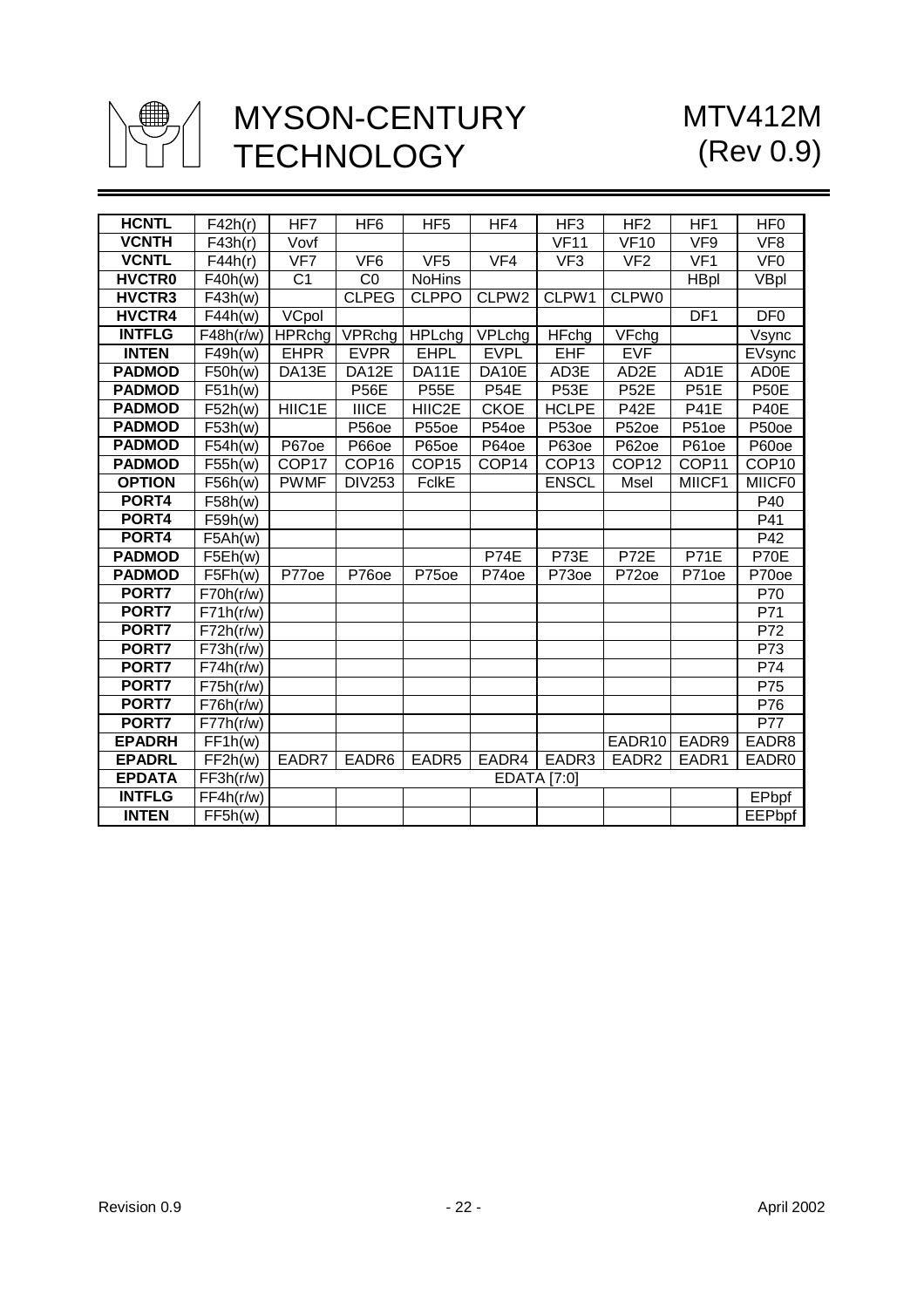

# **ELECTRICAL PARAMETERS**

## **1. Absolute Maximum Ratings**

#### at: Ta=  $0$  to  $70$  <sup>o</sup>C, VSS=0V

| <b>Name</b>                                               | Symbol     | Range               | Unit |
|-----------------------------------------------------------|------------|---------------------|------|
| Maximum Supply Voltage                                    | VDD        | $-0.3$ to $+6.0$    |      |
| Maximum Input Voltage<br>(HSYNC, VSYNC & open-drain pins) | Vin1       | $-0.3$ to $5V+0.3$  |      |
| Maximum Input Voltage (other pins)                        | $V$ in $2$ | $-0.3$ to $VDD+0.3$ |      |
| Maximum Output Voltage                                    | Vout       | $-0.3$ to $VDD+0.3$ |      |
| Maximum Operating Temperature                             | Topg       | 0 to $+70$          | oC.  |
| Maximum Storage Temperature                               | Tstg       | $-25$ to $+125$     | oc.  |

## **2. Allowable Operating Conditions**

at: Ta=  $0$  to  $70$  <sup>o</sup>C, VSS=0V

| <b>Name</b>            | Symbol           | <b>Condition</b>  | Min.             | Max.             | Unit       |
|------------------------|------------------|-------------------|------------------|------------------|------------|
| <b>Supply Voltage</b>  | VDD              | 5V applications   | 4.5              | 5.5              |            |
|                        |                  | 3.3V applications | 3.0              | 3.6              |            |
| Input "H" Voltage      | Vih1             | 5V applications   | $0.4 \times VDD$ | VDD +0.3         |            |
|                        | Vih <sub>2</sub> | 3.3V applications | $0.6 \times VDD$ | $VDD +0.3$       |            |
| Input "L" Voltage      | Vil1             | 5V applications   | $-0.3$           | $0.2 \times VDD$ |            |
|                        | Vil <sub>2</sub> | 3.3V applications | $-0.3$           | $0.3 \times VDD$ |            |
| <b>Operating Freq.</b> | Fopg             |                   |                  | 15               | <b>MHz</b> |

## **3. DC Characteristics**

at: Ta=0 to 70  $^{\circ}$ C, VDD=5.0V/3.3V, VSS=0V

| Name                                  | Symbol           | <b>Condition</b>    | Min. | Typ. | Max. | <b>Unit</b> |
|---------------------------------------|------------------|---------------------|------|------|------|-------------|
| Output "H" Voltage, open drain pin    | Voh1             | VDD=5V, Ioh=0uA     | 4    |      |      | V           |
|                                       | Voh <sub>2</sub> | VDD=3.3V, Ioh=0uA   | 2.65 |      |      | V           |
| Output "H" Voltage, 8051 I/O port pin | Voh <sub>3</sub> | VDD=5V, Ioh=-50uA   | 4    |      |      | V           |
|                                       | Voh4             | VDD=3.3V, Ioh=-50uA | 2.65 |      |      | V           |
|                                       | Voh <sub>5</sub> | VDD=5V, Ioh=-4mA    | 4    |      |      | V           |
| Output "H" Voltage, CMOS output       | Voh6             | VDD=3.3V, Ioh=-4mA  | 2.65 |      |      | V           |
| Output "L" Voltage                    | Vol              | llol=5mA            |      |      | 0.45 | $\vee$      |
|                                       | Idd              | Active              |      | 18   | 24   | mA          |
| Power Supply Current                  |                  | Idle                |      | 1.3  | 4.0  | mA          |
|                                       |                  | Power-Down          |      | 50   | 80   | uA          |
| <b>RST Pull-Down Resistor</b>         | Rrst             | $VDD=5V$            | 150  |      | 250  | Kohm        |
| Pin Capacitance                       | Cio.             |                     |      |      | 15   | рF          |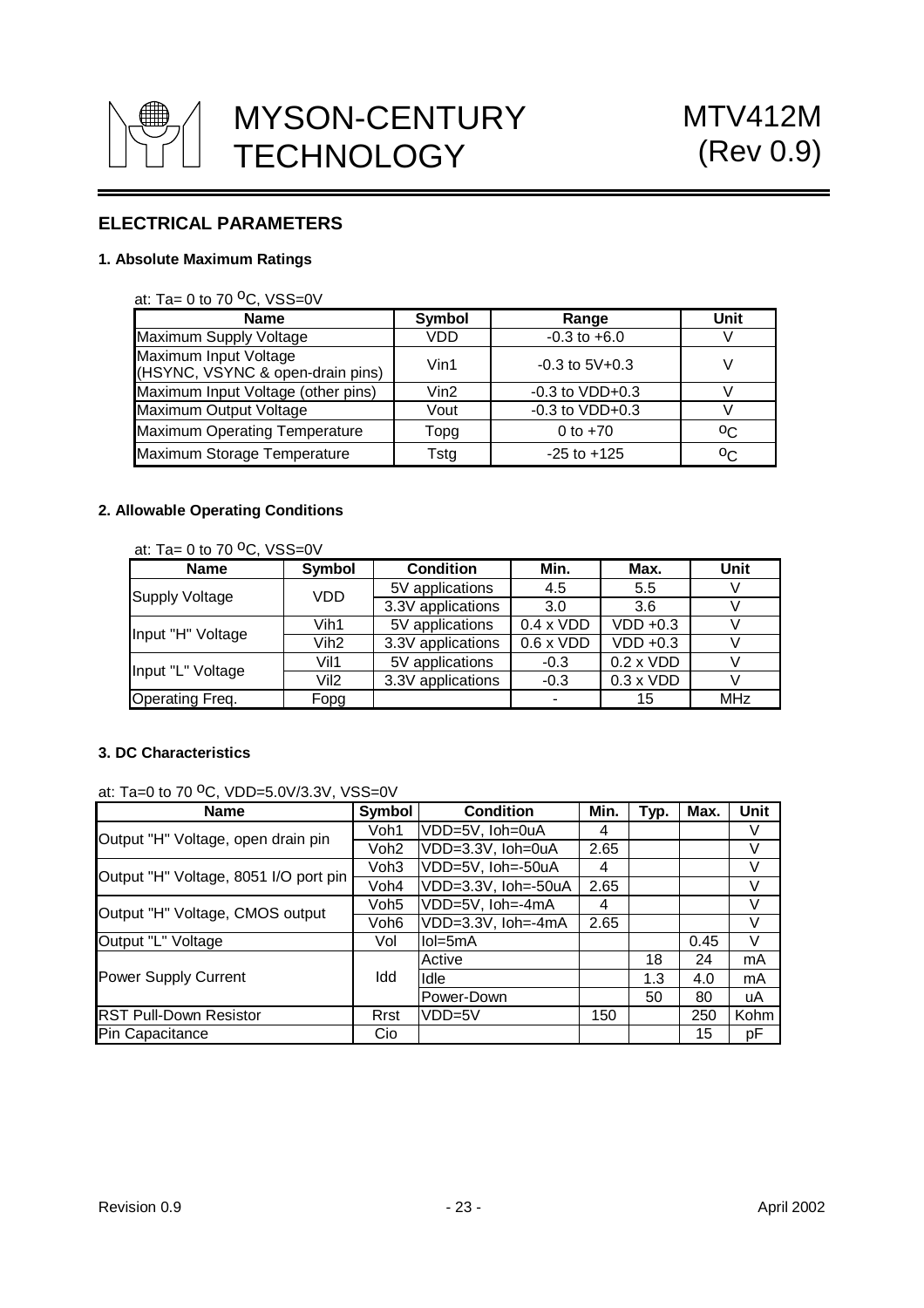

## **4. AC Characteristics**

| <b>Name</b>                   | Symbol       | <b>Condition</b>        | Min.   | Typ. | Max.  | Unit       |
|-------------------------------|--------------|-------------------------|--------|------|-------|------------|
| <b>Crystal Frequency</b>      | fXtal        |                         |        | 12   |       | <b>MHz</b> |
| <b>PWM DAC Frequency</b>      | fDA          | fXtal=12MHz             | 46.875 |      | 94.86 | <b>KHz</b> |
| <b>HS</b> input pulse Width   | <b>tHIPW</b> | $\textsf{fX}$ tal=12MHz | 0.3    |      | 7.5   | uS         |
| VS input pulse Width          | tVIPW        | $\textsf{fX}$ tal=12MHz | 3      |      |       | uS         |
| HSYNC to Hblank output jitter | <b>tHHBJ</b> |                         |        |      | 5     | nS         |
| H+V to Vblank output delay    | tVVBD        | $\textsf{fX}$ tal=12MHz |        | 8    |       | uS         |
| VS pulse width in H+V signal  | <b>tVCPW</b> | FXtal=12MHz             | 20     |      |       | uS         |

# **Test Mode Condition**

In normal application, users should avoid the MTV412M entering its test mode or writer mode, outlined as follows, adding pull-up resistor to DA8 and DA9 pins is recommended.

Test Mode A: RESET=1 & DA9=1 & DA8=0 & P4.2=0 Test Mode B: RESET's falling edge & DA9=1 & DA8=0 & P4.2=1 Writer Mode: RESET=1 & DA9=0 & DA8=1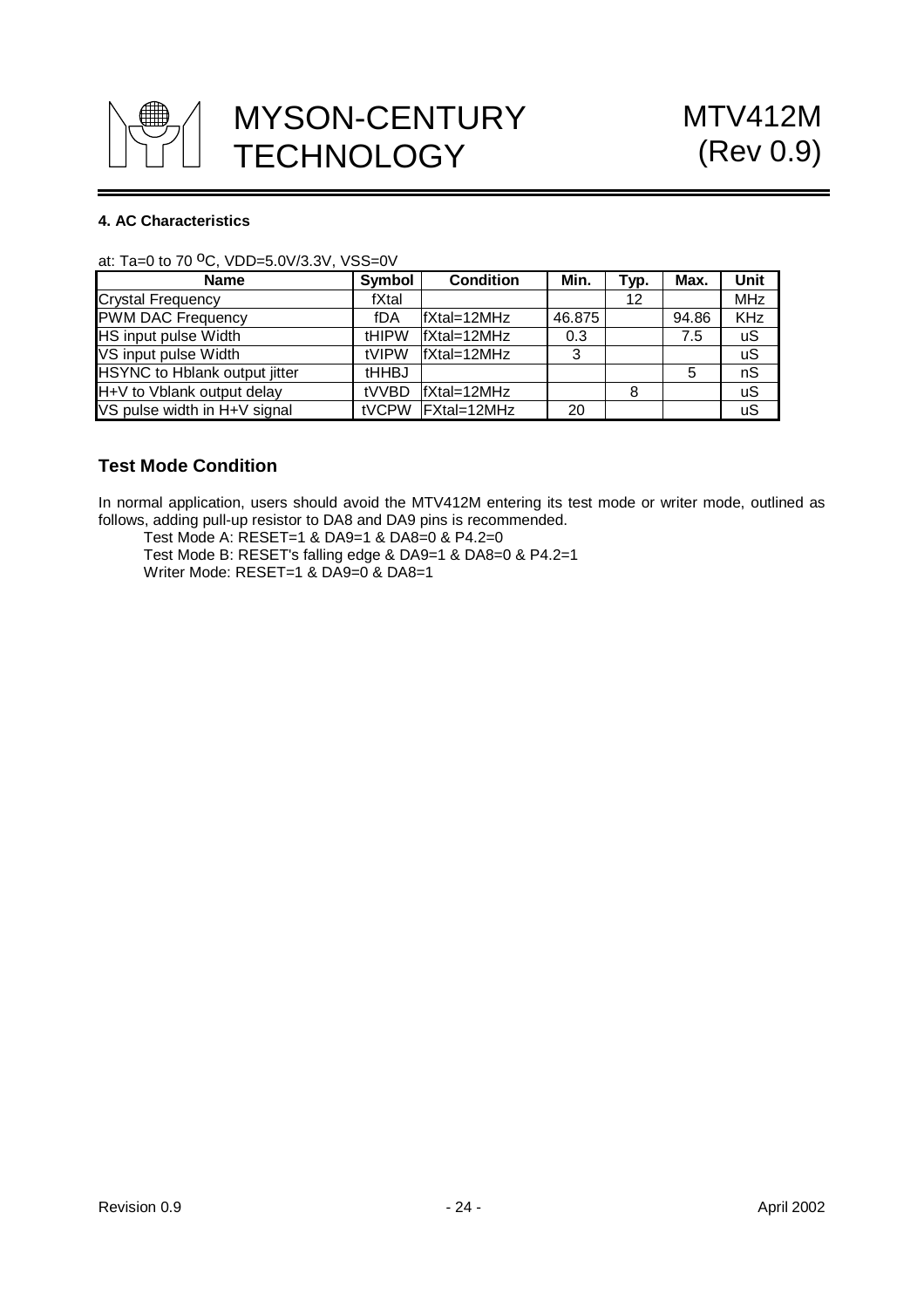

# **PACKAGE DIMENSION**

### **1. 42 pin SDIP Unit: mm**



п

र्गलौ.



0.508

### **2. 44 pin PLCC Unit:**

п

| || ||<br><u>|1а</u>вет. HŮ

**6'(2X)-**